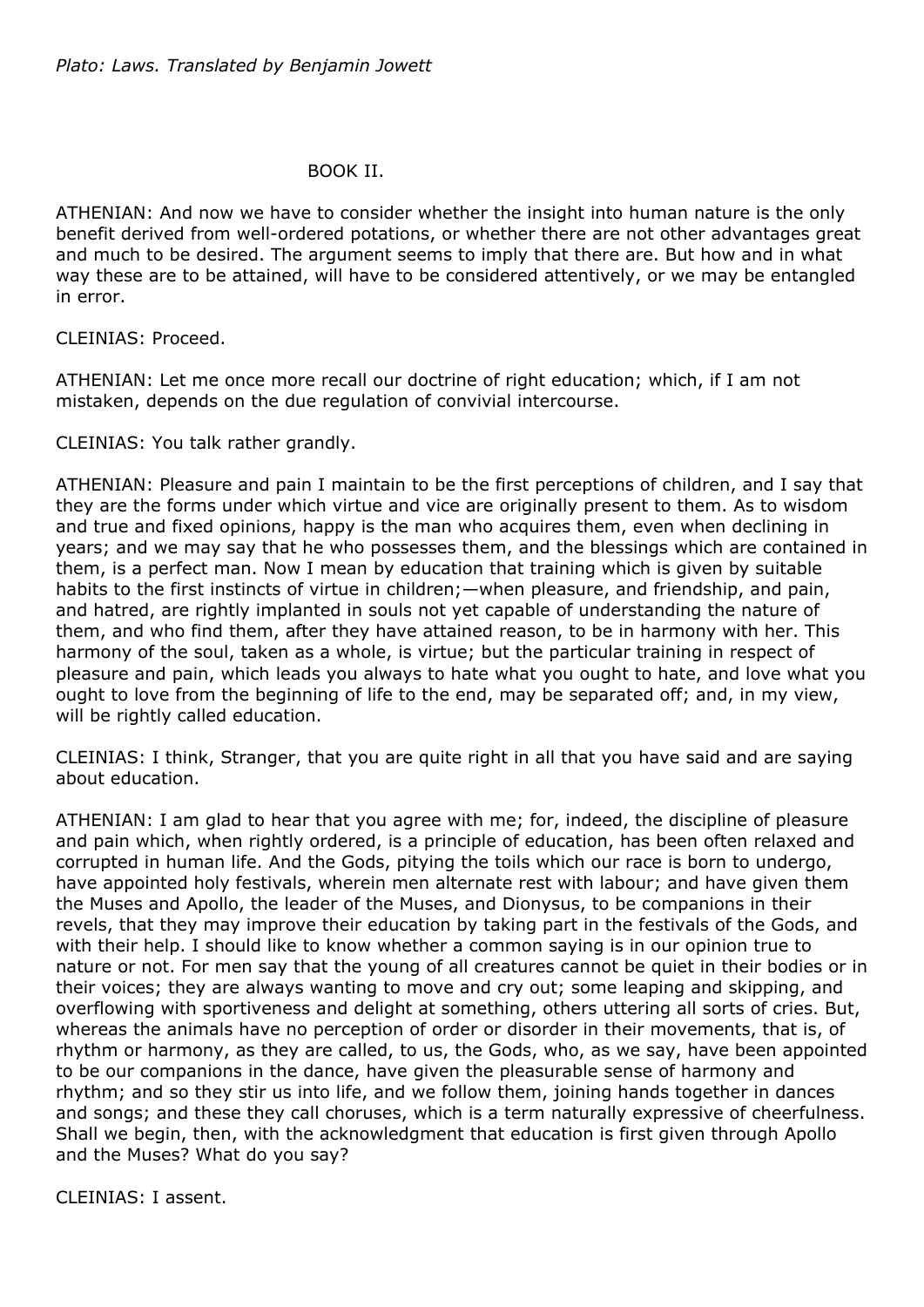ATHENIAN: And the uneducated is he who has not been trained in the chorus, and the educated is he who has been well trained?

CLEINIAS: Certainly.

ATHENIAN: And the chorus is made up of two parts, dance and song?

CLEINIAS: True.

ATHENIAN: Then he who is well educated will be able to sing and dance well?

CLEINIAS: I suppose that he will.

ATHENIAN: Let us see; what are we saying?

CLEINIAS: What?

ATHENIAN: He sings well and dances well; now must we add that he sings what is good and dances what is good?

CLEINIAS: Let us make the addition.

ATHENIAN: We will suppose that he knows the good to be good, and the bad to be bad, and makes use of them accordingly: which now is the better trained in dancing and music—he who is able to move his body and to use his voice in what is understood to be the right manner, but has no delight in good or hatred of evil; or he who is incorrect in gesture and voice, but is right in his sense of pleasure and pain, and welcomes what is good, and is offended at what is evil?

CLEINIAS: There is a great difference, Stranger, in the two kinds of education.

ATHENIAN: If we three know what is good in song and dance, then we truly know also who is educated and who is uneducated; but if not, then we certainly shall not know wherein lies the safeguard of education, and whether there is any or not.

CLEINIAS: True.

ATHENIAN: Let us follow the scent like hounds, and go in pursuit of beauty of figure, and melody, and song, and dance; if these escape us, there will be no use in talking about true education, whether Hellenic or barbarian.

CLEINIAS: Yes.

ATHENIAN: And what is beauty of figure, or beautiful melody? When a manly soul is in trouble, and when a cowardly soul is in similar case, are they likely to use the same figures and gestures, or to give utterance to the same sounds?

CLEINIAS: How can they, when the very colours of their faces differ?

ATHENIAN: Good, my friend; I may observe, however, in passing, that in music there certainly are figures and there are melodies: and music is concerned with harmony and rhythm, so that you may speak of a melody or figure having good rhythm or good harmony—the term is correct enough; but to speak metaphorically of a melody or figure having a 'good colour,' as the masters of choruses do, is not allowable, although you can speak of the melodies or figures of the brave and the coward, praising the one and censuring the other. And not to be tedious, let us say that the figures and melodies which are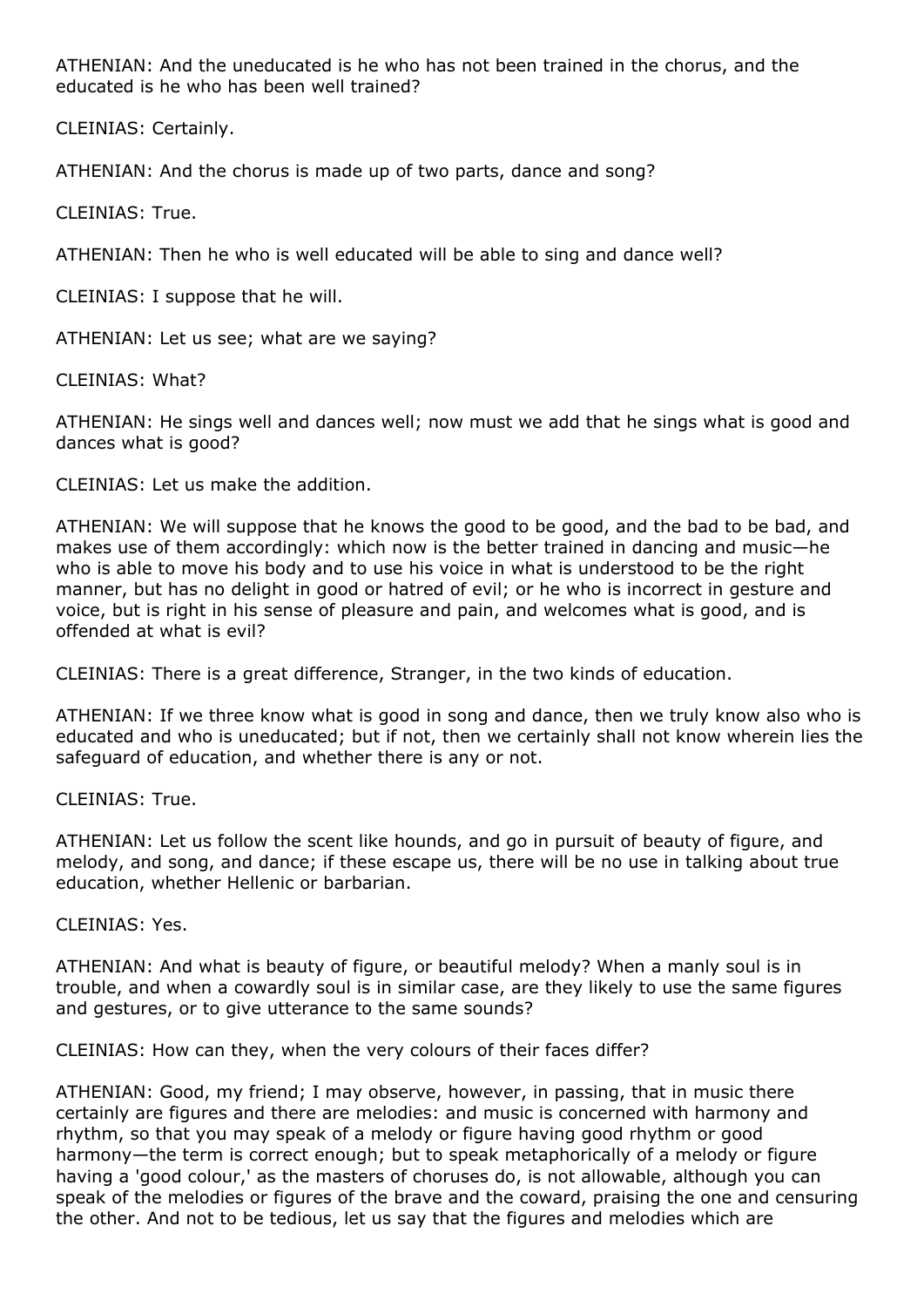expressive of virtue of soul or body, or of images of virtue, are without exception good, and those which are expressive of vice are the reverse of good.

CLEINIAS: Your suggestion is excellent; and let us answer that these things are so.

ATHENIAN: Once more, are all of us equally delighted with every sort of dance?

# CLEINIAS: Far otherwise.

ATHENIAN: What, then, leads us astray? Are beautiful things not the same to us all, or are they the same in themselves, but not in our opinion of them? For no one will admit that forms of vice in the dance are more beautiful than forms of virtue, or that he himself delights in the forms of vice, and others in a muse of another character. And yet most persons say, that the excellence of music is to give pleasure to our souls. But this is intolerable and blasphemous; there is, however, a much more plausible account of the delusion.

# CLEINIAS: What?

ATHENIAN: The adaptation of art to the characters of men. Choric movements are imitations of manners occurring in various actions, fortunes, dispositions,—each particular is imitated, and those to whom the words, or songs, or dances are suited, either by nature or habit or both, cannot help feeling pleasure in them and applauding them, and calling them beautiful. But those whose natures, or ways, or habits are unsuited to them, cannot delight in them or applaud them, and they call them base. There are others, again, whose natures are right and their habits wrong, or whose habits are right and their natures wrong, and they praise one thing, but are pleased at another. For they say that all these imitations are pleasant, but not good. And in the presence of those whom they think wise, they are ashamed of dancing and singing in the baser manner, or of deliberately lending any countenance to such proceedings; and yet, they have a secret pleasure in them.

CLEINIAS: Very true.

ATHENIAN: And is any harm done to the lover of vicious dances or songs, or any good done to the approver of the opposite sort of pleasure?

CLEINIAS: I think that there is.

ATHENIAN: 'I think' is not the word, but I would say, rather, 'I am certain.' For must they not have the same effect as when a man associates with bad characters, whom he likes and approves rather than dislikes, and only censures playfully because he has a suspicion of his own badness? In that case, he who takes pleasure in them will surely become like those in whom he takes pleasure, even though he be ashamed to praise them. And what greater good or evil can any destiny ever make us undergo?

## CLEINIAS: I know of none.

ATHENIAN: Then in a city which has good laws, or in future ages is to have them, bearing in mind the instruction and amusement which are given by music, can we suppose that the poets are to be allowed to teach in the dance anything which they themselves like, in the way of rhythm, or melody, or words, to the young children of any well-conditioned parents? Is the poet to train his choruses as he pleases, without reference to virtue or vice?

CLEINIAS: That is surely quite unreasonable, and is not to be thought of.

ATHENIAN: And yet he may do this in almost any state with the exception of Egypt.

CLEINIAS: And what are the laws about music and dancing in Egypt?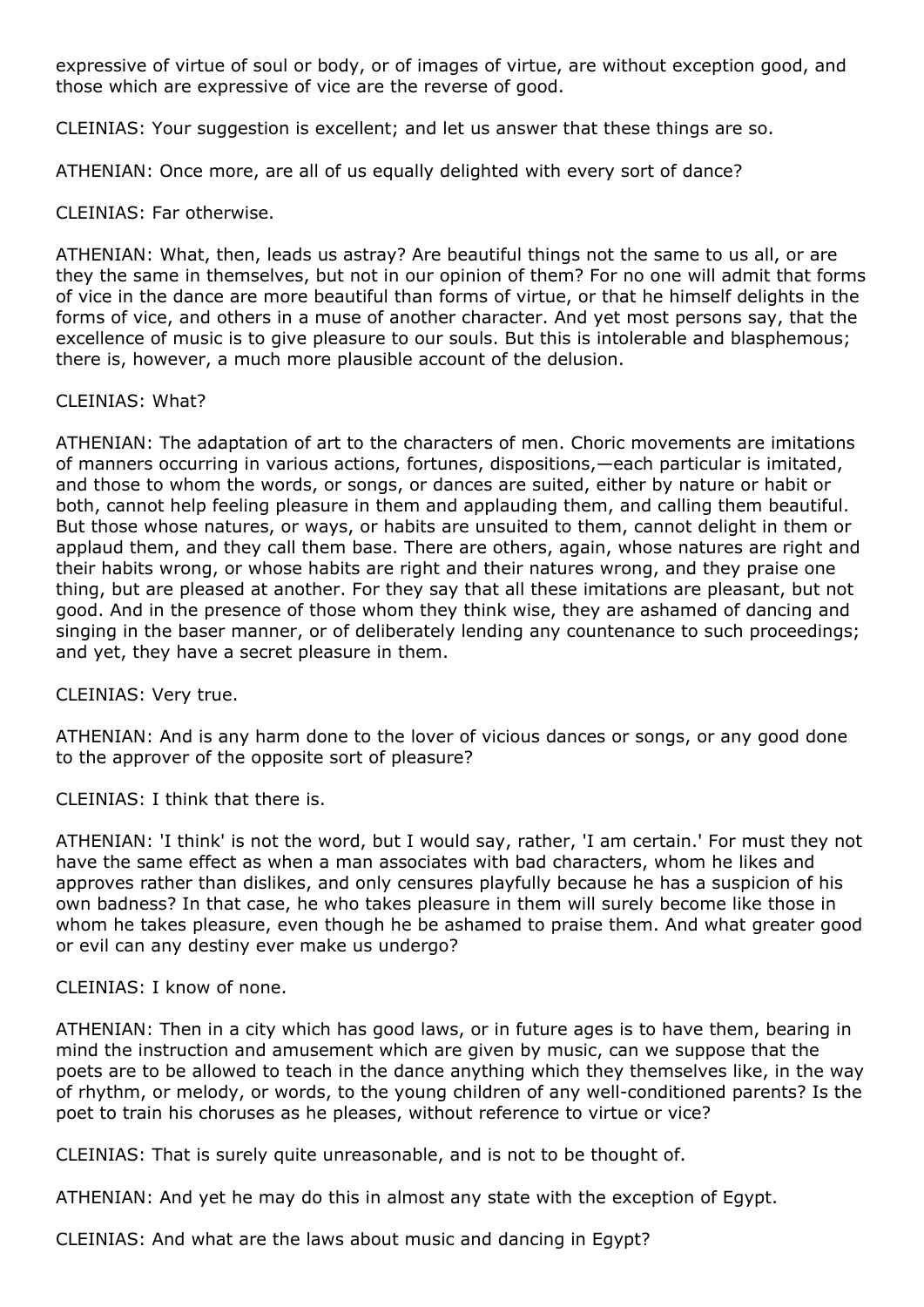ATHENIAN: You will wonder when I tell you: Long ago they appear to have recognized the very principle of which we are now speaking—that their young citizens must be habituated to forms and strains of virtue. These they fixed, and exhibited the patterns of them in their temples; and no painter or artist is allowed to innovate upon them, or to leave the traditional forms and invent new ones. To this day, no alteration is allowed either in these arts, or in music at all. And you will find that their works of art are painted or moulded in the same forms which they had ten thousand years ago;—this is literally true and no exaggeration,—their ancient paintings and sculptures are not a whit better or worse than the work of to-day, but are made with just the same skill.

# CLEINIAS: How extraordinary!

ATHENIAN: I should rather say, How statesmanlike, how worthy of a legislator! I know that other things in Egypt are not so well. But what I am telling you about music is true and deserving of consideration, because showing that a lawgiver may institute melodies which have a natural truth and correctness without any fear of failure. To do this, however, must be the work of God, or of a divine person; in Egypt they have a tradition that their ancient chants which have been preserved for so many ages are the composition of the Goddess Isis. And therefore, as I was saying, if a person can only find in any way the natural melodies, he may confidently embody them in a fixed and legal form. For the love of novelty which arises out of pleasure in the new and weariness of the old, has not strength enough to corrupt the consecrated song and dance, under the plea that they have become antiquated. At any rate, they are far from being corrupted in Egypt.

CLEINIAS: Your arguments seem to prove your point.

ATHENIAN: May we not confidently say that the true use of music and of choral festivities is as follows: We rejoice when we think that we prosper, and again we think that we prosper when we rejoice?

CLEINIAS: Exactly.

ATHENIAN: And when rejoicing in our good fortune, we are unable to be still?

CLEINIAS: True.

ATHENIAN: Our young men break forth into dancing and singing, and we who are their elders deem that we are fulfilling our part in life when we look on at them. Having lost our agility, we delight in their sports and merry-making, because we love to think of our former selves; and gladly institute contests for those who are able to awaken in us the memory of our youth.

## CLEINIAS: Very true.

ATHENIAN: Is it altogether unmeaning to say, as the common people do about festivals, that he should be adjudged the wisest of men, and the winner of the palm, who gives us the greatest amount of pleasure and mirth? For on such occasions, and when mirth is the order of the day, ought not he to be honoured most, and, as I was saying, bear the palm, who gives most mirth to the greatest number? Now is this a true way of speaking or of acting?

## CLEINIAS: Possibly.

ATHENIAN: But, my dear friend, let us distinguish between different cases, and not be hasty in forming a judgment: One way of considering the question will be to imagine a festival at which there are entertainments of all sorts, including gymnastic, musical, and equestrian contests: the citizens are assembled; prizes are offered, and proclamation is made that any one who likes may enter the lists, and that he is to bear the palm who gives the most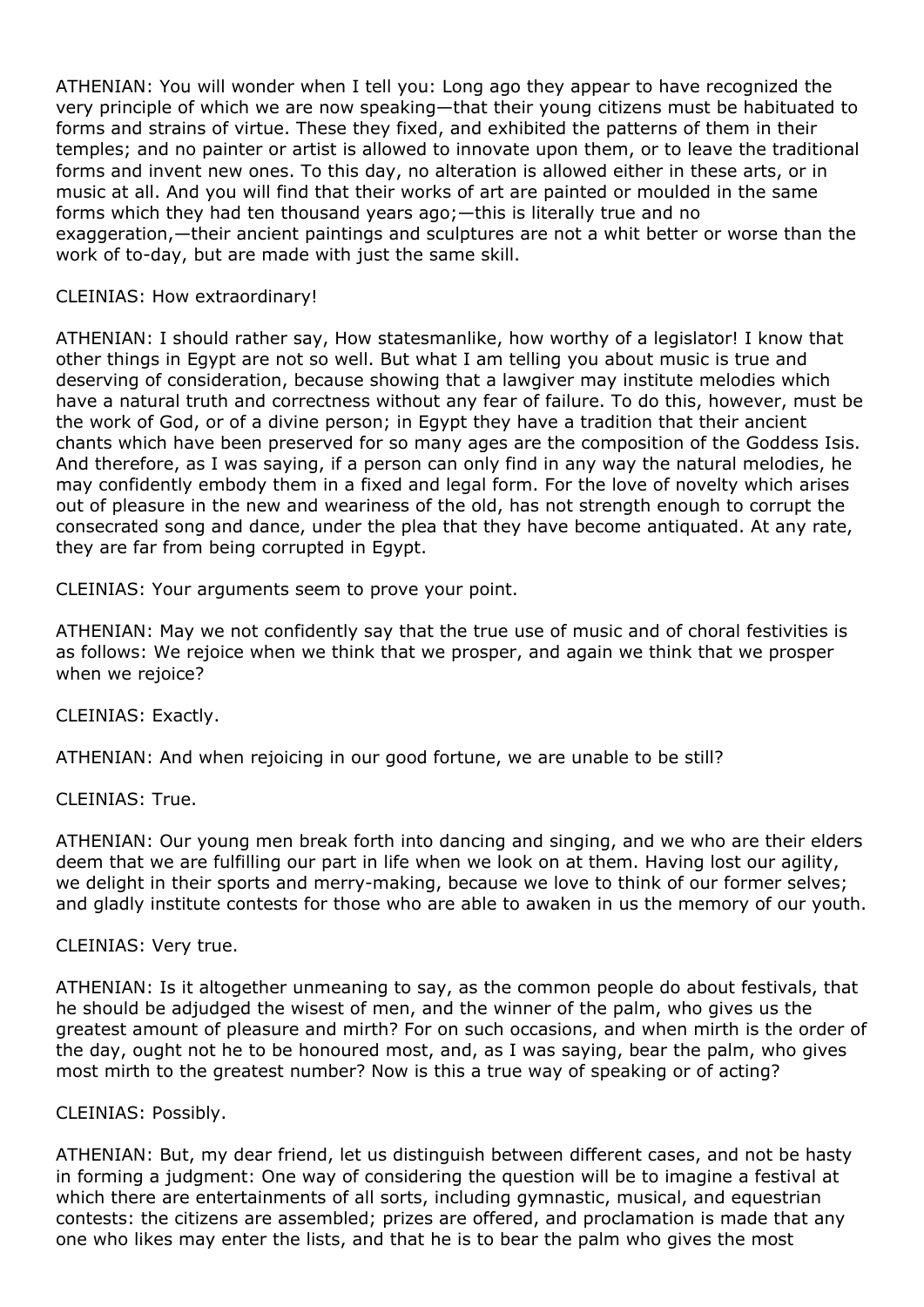pleasure to the spectators—there is to be no regulation about the manner how; but he who is most successful in giving pleasure is to be crowned victor, and deemed to be the pleasantest of the candidates: What is likely to be the result of such a proclamation?

CLEINIAS: In what respect?

ATHENIAN: There would be various exhibitions: one man, like Homer, will exhibit a rhapsody, another a performance on the lute; one will have a tragedy, and another a comedy. Nor would there be anything astonishing in some one imagining that he could gain the prize by exhibiting a puppet-show. Suppose these competitors to meet, and not these only, but innumerable others as well—can you tell me who ought to be the victor?

CLEINIAS: I do not see how any one can answer you, or pretend to know, unless he has heard with his own ears the several competitors; the question is absurd.

ATHENIAN: Well, then, if neither of you can answer, shall I answer this question which you deem so absurd?

CLEINIAS: By all means.

ATHENIAN: If very small children are to determine the question, they will decide for the puppet show.

CLEINIAS: Of course.

ATHENIAN: The older children will be advocates of comedy; educated women, and young men, and people in general, will favour tragedy.

CLEINIAS: Very likely.

ATHENIAN: And I believe that we old men would have the greatest pleasure in hearing a rhapsodist recite well the Iliad and Odyssey, or one of the Hesiodic poems, and would award the victory to him. But, who would really be the victor?—that is the question.

CLEINIAS: Yes.

ATHENIAN: Clearly you and I will have to declare that those whom we old men adjudge victors ought to win; for our ways are far and away better than any which at present exist anywhere in the world.

CLEINIAS: Certainly.

ATHENIAN: Thus far I too should agree with the many, that the excellence of music is to be measured by pleasure. But the pleasure must not be that of chance persons; the fairest music is that which delights the best and best educated, and especially that which delights the one man who is pre-eminent in virtue and education. And therefore the judges must be men of character, for they will require both wisdom and courage; the true judge must not draw his inspiration from the theatre, nor ought he to be unnerved by the clamour of the many and his own incapacity; nor again, knowing the truth, ought he through cowardice and unmanliness carelessly to deliver a lying judgment, with the very same lips which have just appealed to the Gods before he judged. He is sitting not as the disciple of the theatre, but, in his proper place, as their instructor, and he ought to be the enemy of all pandering to the pleasure of the spectators. The ancient and common custom of Hellas, which still prevails in Italy and Sicily, did certainly leave the judgment to the body of spectators, who determined the victor by show of hands. But this custom has been the destruction of the poets; for they are now in the habit of composing with a view to please the bad taste of their judges, and the result is that the spectators instruct themselves;—and also it has been the ruin of the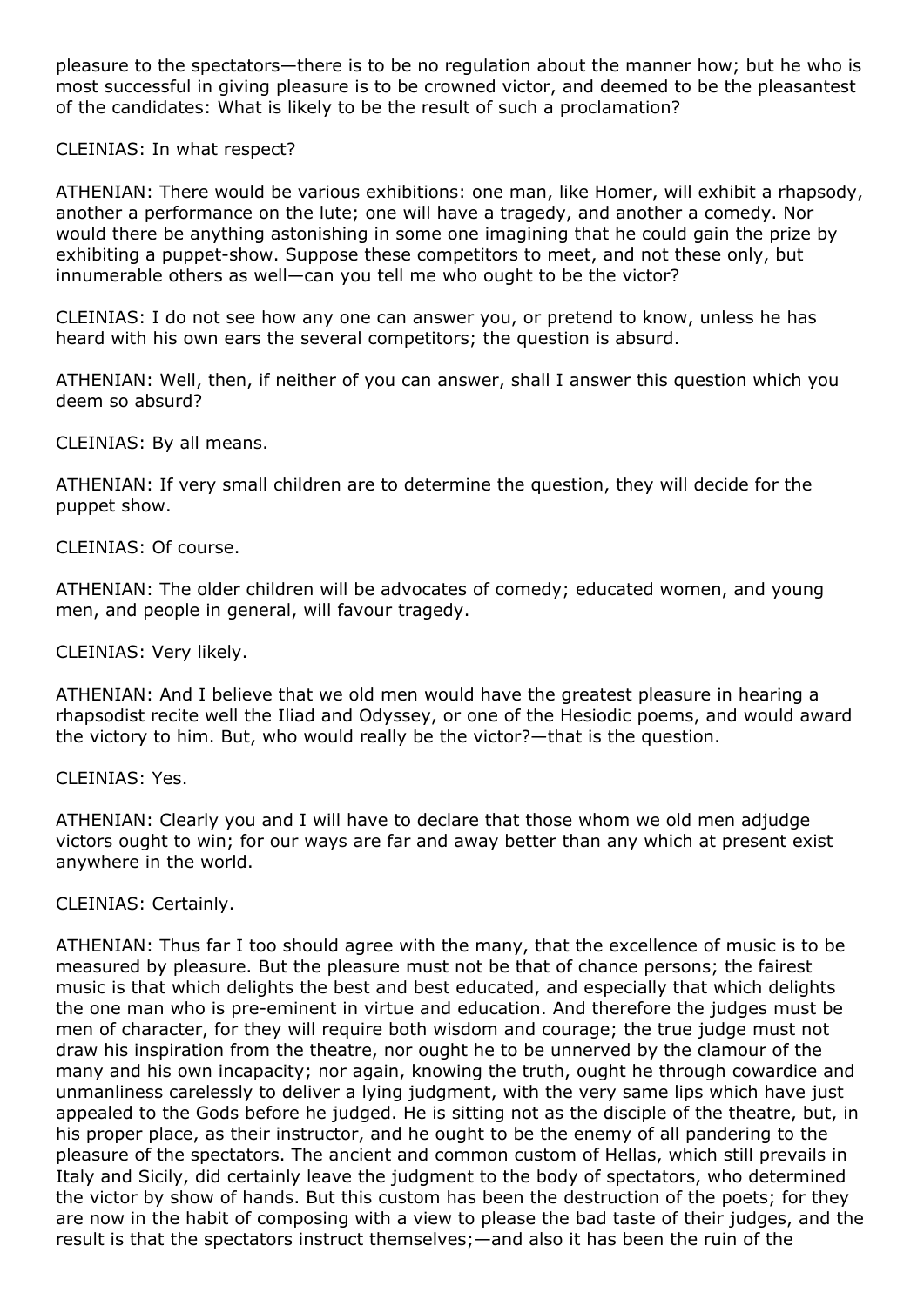theatre; they ought to be having characters put before them better than their own, and so receiving a higher pleasure, but now by their own act the opposite result follows. What inference is to be drawn from all this? Shall I tell you?

# CLEINIAS: What?

ATHENIAN: The inference at which we arrive for the third or fourth time is, that education is the constraining and directing of youth towards that right reason, which the law affirms, and which the experience of the eldest and best has agreed to be truly right. In order, then, that the soul of the child may not be habituated to feel joy and sorrow in a manner at variance with the law, and those who obey the law, but may rather follow the law and rejoice and sorrow at the same things as the aged—in order, I say, to produce this effect, chants appear to have been invented, which really enchant, and are designed to implant that harmony of which we speak. And, because the mind of the child is incapable of enduring serious training, they are called plays and songs, and are performed in play; just as when men are sick and ailing in their bodies, their attendants give them wholesome diet in pleasant meats and drinks, but unwholesome diet in disagreeable things, in order that they may learn, as they ought, to like the one, and to dislike the other. And similarly the true legislator will persuade, and, if he cannot persuade, will compel the poet to express, as he ought, by fair and noble words, in his rhythms, the figures, and in his melodies, the music of temperate and brave and in every way good men.

CLEINIAS: But do you really imagine, Stranger, that this is the way in which poets generally compose in States at the present day? As far as I can observe, except among us and among the Lacedaemonians, there are no regulations like those of which you speak; in other places novelties are always being introduced in dancing and in music, generally not under the authority of any law, but at the instigation of lawless pleasures; and these pleasures are so far from being the same, as you describe the Egyptian to be, or having the same principles, that they are never the same.

ATHENIAN: Most true, Cleinias; and I daresay that I may have expressed myself obscurely, and so led you to imagine that I was speaking of some really existing state of things, whereas I was only saying what regulations I would like to have about music; and hence there occurred a misapprehension on your part. For when evils are far gone and irremediable, the task of censuring them is never pleasant, although at times necessary. But as we do not really differ, will you let me ask you whether you consider such institutions to be more prevalent among the Cretans and Lacedaemonians than among the other Hellenes?

CLEINIAS: Certainly they are.

ATHENIAN: And if they were extended to the other Hellenes, would it be an improvement on the present state of things?

CLEINIAS: A very great improvement, if the customs which prevail among them were such as prevail among us and the Lacedaemonians, and such as you were just now saying ought to prevail.

ATHENIAN: Let us see whether we understand one another:—Are not the principles of education and music which prevail among you as follows: you compel your poets to say that the good man, if he be temperate and just, is fortunate and happy; and this whether he be great and strong or small and weak, and whether he be rich or poor; and, on the other hand, if he have a wealth passing that of Cinyras or Midas, and be unjust, he is wretched and lives in misery? As the poet says, and with truth: I sing not, I care not about him who accomplishes all noble things, not having justice; let him who 'draws near and stretches out his hand against his enemies be a just man.' But if he be unjust, I would not have him 'look calmly upon bloody death,' nor 'surpass in swiftness the Thracian Boreas;' and let no other thing that is called good ever be his. For the goods of which the many speak are not really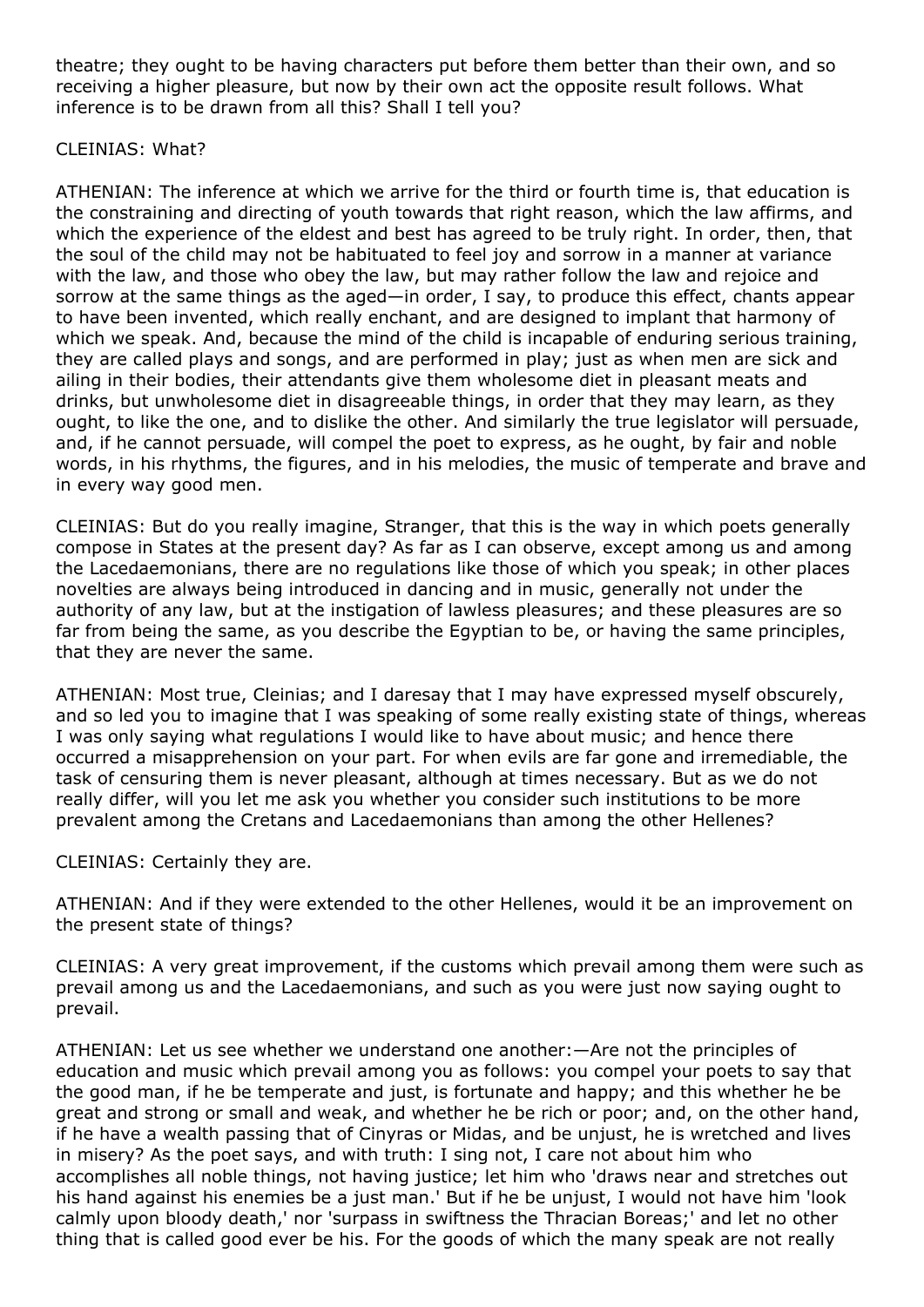good: first in the catalogue is placed health, beauty next, wealth third; and then innumerable others, as for example to have a keen eye or a quick ear, and in general to have all the senses perfect; or, again, to be a tyrant and do as you like; and the final consummation of happiness is to have acquired all these things, and when you have acquired them to become at once immortal. But you and I say, that while to the just and holy all these things are the best of possessions, to the unjust they are all, including even health, the greatest of evils. For in truth, to have sight, and hearing, and the use of the senses, or to live at all without justice and virtue, even though a man be rich in all the so-called goods of fortune, is the greatest of evils, if life be immortal; but not so great, if the bad man lives only a very short time. These are the truths which, if I am not mistaken, you will persuade or compel your poets to utter with suitable accompaniments of harmony and rhythm, and in these they must train up your youth. Am I not right? For I plainly declare that evils as they are termed are goods to the unjust, and only evils to the just, and that goods are truly good to the good, but evil to the evil. Let me ask again, Are you and I agreed about this?

CLEINIAS: I think that we partly agree and partly do not.

ATHENIAN: When a man has health and wealth and a tyranny which lasts, and when he is pre-eminent in strength and courage, and has the gift of immortality, and none of the so-called evils which counter-balance these goods, but only the injustice and insolence of his own nature—of such an one you are, I suspect, unwilling to believe that he is miserable rather than happy.

CLEINIAS: That is quite true.

ATHENIAN: Once more: Suppose that he be valiant and strong, and handsome and rich, and does throughout his whole life whatever he likes, still, if he be unrighteous and insolent, would not both of you agree that he will of necessity live basely? You will surely grant so much?

CLEINIAS: Certainly.

ATHENIAN: And an evil life too?

CLEINIAS: I am not equally disposed to grant that.

ATHENIAN: Will he not live painfully and to his own disadvantage?

CLEINIAS: How can I possibly say so?

ATHENIAN: How! Then may Heaven make us to be of one mind, for now we are of two. To me, dear Cleinias, the truth of what I am saying is as plain as the fact that Crete is an island. And, if I were a lawgiver, I would try to make the poets and all the citizens speak in this strain, and I would inflict the heaviest penalties on any one in all the land who should dare to say that there are bad men who lead pleasant lives, or that the profitable and gainful is one thing, and the just another; and there are many other matters about which I should make my citizens speak in a manner different from the Cretans and Lacedaemonians of this age, and I may say, indeed, from the world in general. For tell me, my good friends, by Zeus and Apollo tell me, if I were to ask these same Gods who were your legislators,—Is not the most just life also the pleasantest? or are there two lives, one of which is the justest and the other the pleasantest?—and they were to reply that there are two; and thereupon I proceeded to ask, (that would be the right way of pursuing the enquiry), Which are the happier—those who lead the justest, or those who lead the pleasantest life? and they replied, Those who lead the pleasantest—that would be a very strange answer, which I should not like to put into the mouth of the Gods. The words will come with more propriety from the lips of fathers and legislators, and therefore I will repeat my former questions to one of them, and suppose him to say again that he who leads the pleasantest life is the happiest. And to that I rejoin:—O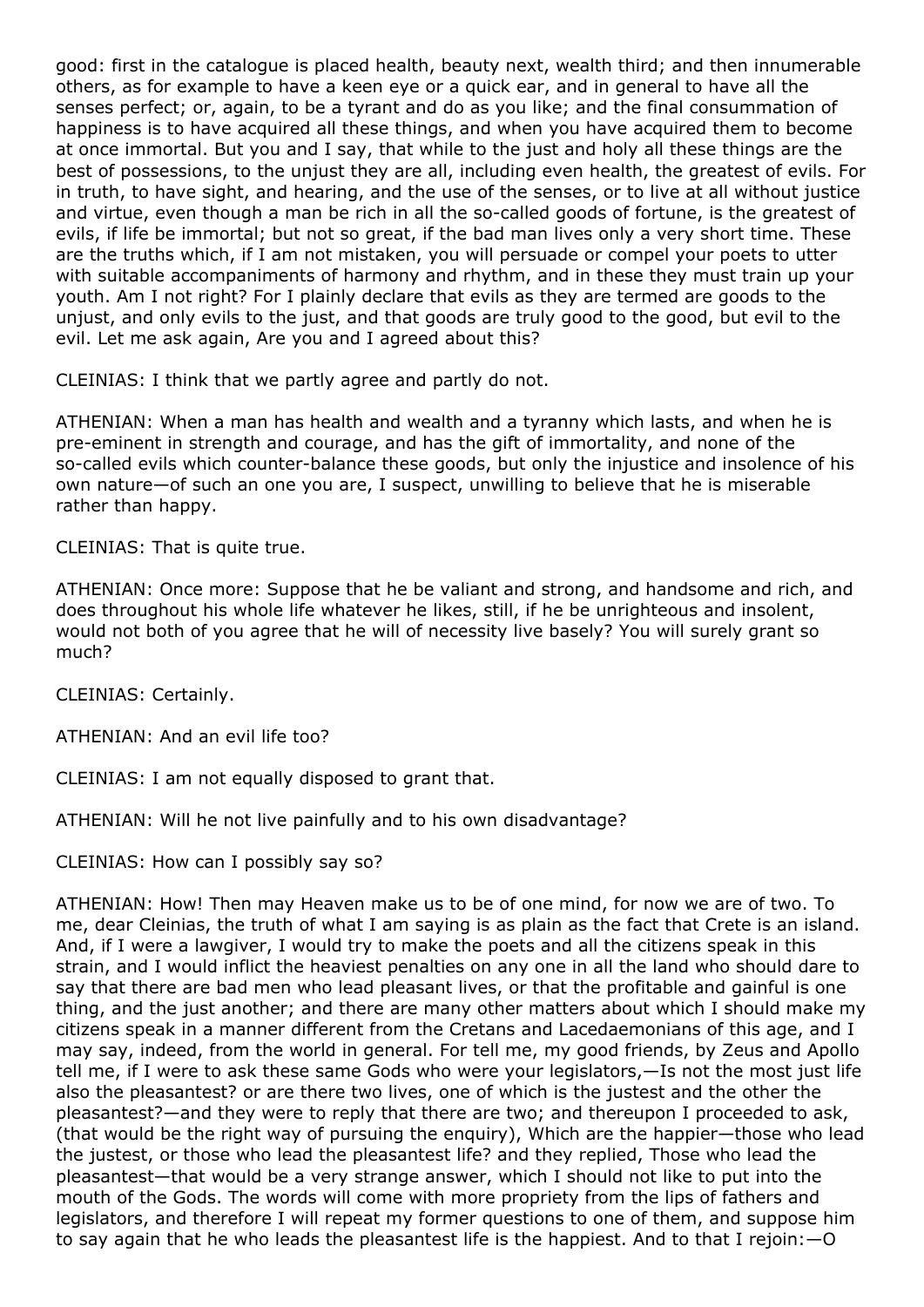my father, did you not wish me to live as happily as possible? And yet you also never ceased telling me that I should live as justly as possible. Now, here the giver of the rule, whether he be legislator or father, will be in a dilemma, and will in vain endeavour to be consistent with himself. But if he were to declare that the justest life is also the happiest, every one hearing him would enquire, if I am not mistaken, what is that good and noble principle in life which the law approves, and which is superior to pleasure. For what good can the just man have which is separated from pleasure? Shall we say that glory and fame, coming from Gods and men, though good and noble, are nevertheless unpleasant, and infamy pleasant? Certainly not, sweet legislator. Or shall we say that the not-doing of wrong and there being no wrong done is good and honourable, although there is no pleasure in it, and that the doing wrong is pleasant, but evil and base?

# CLEINIAS: Impossible.

ATHENIAN: The view which identifies the pleasant and the pleasant and the just and the good and the noble has an excellent moral and religious tendency. And the opposite view is most at variance with the designs of the legislator, and is, in his opinion, infamous; for no one, if he can help, will be persuaded to do that which gives him more pain than pleasure. But as distant prospects are apt to make us dizzy, especially in childhood, the legislator will try to purge away the darkness and exhibit the truth; he will persuade the citizens, in some way or other, by customs and praises and words, that just and unjust are shadows only, and that injustice, which seems opposed to justice, when contemplated by the unjust and evil man appears pleasant and the just most unpleasant; but that from the just man's point of view, the very opposite is the appearance of both of them.

CLEINIAS: True.

ATHENIAN: And which may be supposed to be the truer judgment—that of the inferior or of the better soul?

CLEINIAS: Surely, that of the better soul.

ATHENIAN: Then the unjust life must not only be more base and depraved, but also more unpleasant than the just and holy life?

CLEINIAS: That seems to be implied in the present argument.

ATHENIAN: And even supposing this were otherwise, and not as the argument has proven, still the lawgiver, who is worth anything, if he ever ventures to tell a lie to the young for their good, could not invent a more useful lie than this, or one which will have a better effect in making them do what is right, not on compulsion but voluntarily.

CLEINIAS: Truth, Stranger, is a noble thing and a lasting, but a thing of which men are hard to be persuaded.

ATHENIAN: And yet the story of the Sidonian Cadmus, which is so improbable, has been readily believed, and also innumerable other tales.

CLEINIAS: What is that story?

ATHENIAN: The story of armed men springing up after the sowing of teeth, which the legislator may take as a proof that he can persuade the minds of the young of anything; so that he has only to reflect and find out what belief will be of the greatest public advantage, and then use all his efforts to make the whole community utter one and the same word in their songs and tales and discourses all their life long. But if you do not agree with me, there is no reason why you should not argue on the other side.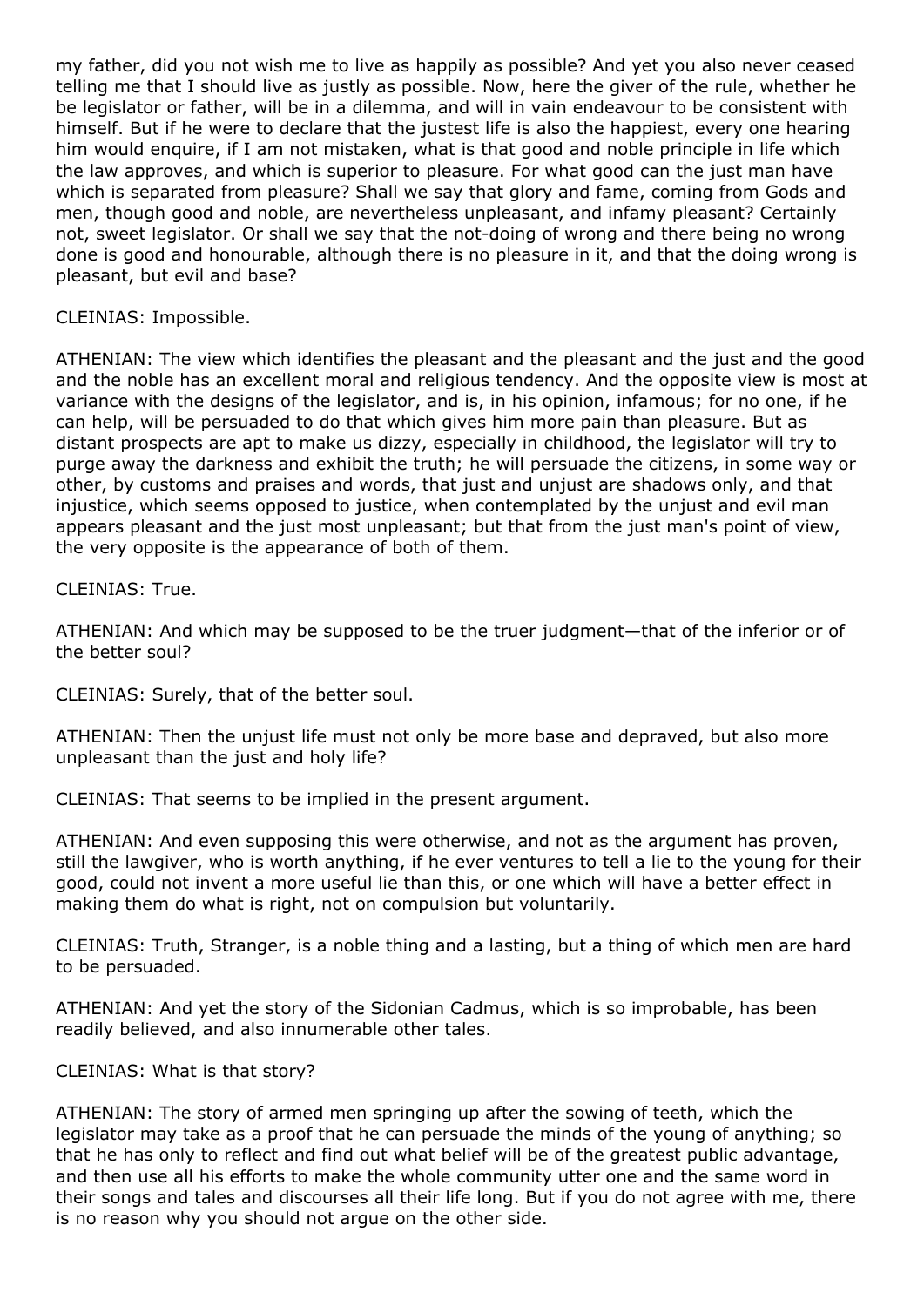CLEINIAS: I do not see that any argument can fairly be raised by either of us against what you are now saying.

ATHENIAN: The next suggestion which I have to offer is, that all our three choruses shall sing to the young and tender souls of children, reciting in their strains all the noble thoughts of which we have already spoken, or are about to speak; and the sum of them shall be, that the life which is by the Gods deemed to be the happiest is also the best;—we shall affirm this to be a most certain truth; and the minds of our young disciples will be more likely to receive these words of ours than any others which we might address to them.

CLEINIAS: I assent to what you say.

ATHENIAN: First will enter in their natural order the sacred choir composed of children, which is to sing lustily the heaven-taught lay to the whole city. Next will follow the choir of young men under the age of thirty, who will call upon the God Paean to testify to the truth of their words, and will pray him to be gracious to the youth and to turn their hearts. Thirdly, the choir of elder men, who are from thirty to sixty years of age, will also sing. There remain those who are too old to sing, and they will tell stories, illustrating the same virtues, as with the voice of an oracle.

CLEINIAS: Who are those who compose the third choir, Stranger? for I do not clearly understand what you mean to say about them.

ATHENIAN: And yet almost all that I have been saying has been said with a view to them.

CLEINIAS: Will you try to be a little plainer?

ATHENIAN: I was speaking at the commencement of our discourse, as you will remember, of the fiery nature of young creatures: I said that they were unable to keep quiet either in limb or voice, and that they called out and jumped about in a disorderly manner; and that no other animal attained to any perception of order, but man only. Now the order of motion is called rhythm, and the order of the voice, in which high and low are duly mingled, is called harmony; and both together are termed choric song. And I said that the Gods had pity on us, and gave us Apollo and the Muses to be our playfellows and leaders in the dance; and Dionysus, as I dare say that you will remember, was the third.

CLEINIAS: I quite remember.

ATHENIAN: Thus far I have spoken of the chorus of Apollo and the Muses, and I have still to speak of the remaining chorus, which is that of Dionysus.

CLEINIAS: How is that arranged? There is something strange, at any rate on first hearing, in a Dionysiac chorus of old men, if you really mean that those who are above thirty, and may be fifty, or from fifty to sixty years of age, are to dance in his honour.

ATHENIAN: Very true; and therefore it must be shown that there is good reason for the proposal.

CLEINIAS: Certainly.

ATHENIAN: Are we agreed thus far?

CLEINIAS: About what?

ATHENIAN: That every man and boy, slave and free, both sexes, and the whole city, should never cease charming themselves with the strains of which we have spoken; and that there should be every sort of change and variation of them in order to take away the effect of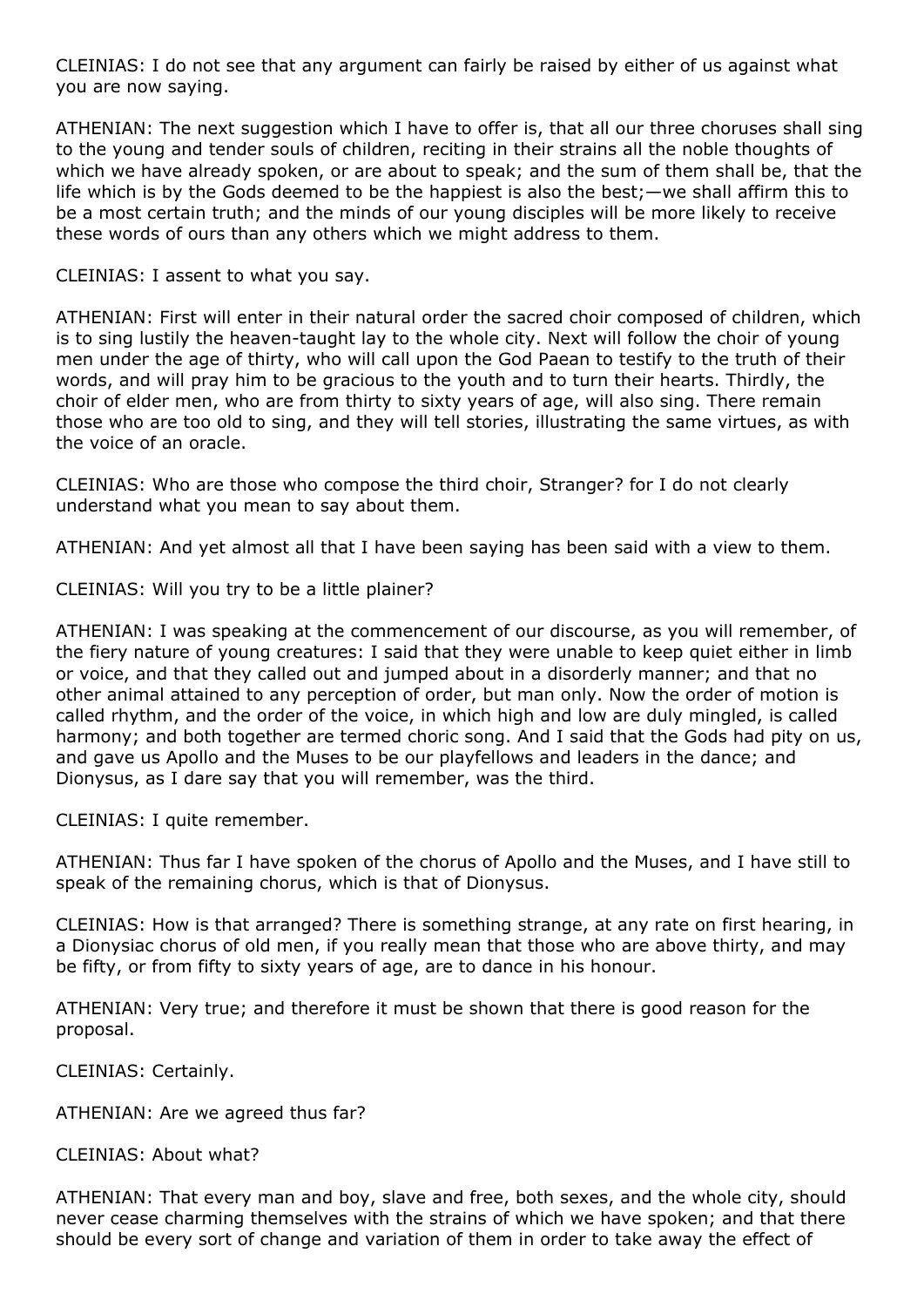sameness, so that the singers may always receive pleasure from their hymns, and may never weary of them?

CLEINIAS: Every one will agree.

ATHENIAN: Where, then, will that best part of our city which, by reason of age and intelligence, has the greatest influence, sing these fairest of strains, which are to do so much good? Shall we be so foolish as to let them off who would give us the most beautiful and also the most useful of songs?

CLEINIAS: But, says the argument, we cannot let them off.

ATHENIAN: Then how can we carry out our purpose with decorum? Will this be the way?

# CLEINIAS: What?

ATHENIAN: When a man is advancing in years, he is afraid and reluctant to sing;—he has no pleasure in his own performances; and if compulsion is used, he will be more and more ashamed, the older and more discreet he grows;—is not this true?

# CLEINIAS: Certainly.

ATHENIAN: Well, and will he not be yet more ashamed if he has to stand up and sing in the theatre to a mixed audience?—and if moreover when he is required to do so, like the other choirs who contend for prizes, and have been trained under a singing master, he is pinched and hungry, he will certainly have a feeling of shame and discomfort which will make him very unwilling to exhibit.

# CLEINIAS: No doubt.

ATHENIAN: How, then, shall we reassure him, and get him to sing? Shall we begin by enacting that boys shall not taste wine at all until they are eighteen years of age; we will tell them that fire must not be poured upon fire, whether in the body or in the soul, until they begin to go to work—this is a precaution which has to be taken against the excitableness of youth;—afterwards they may taste wine in moderation up to the age of thirty, but while a man is young he should abstain altogether from intoxication and from excess of wine; when, at length, he has reached forty years, after dinner at a public mess, he may invite not only the other Gods, but Dionysus above all, to the mystery and festivity of the elder men, making use of the wine which he has given men to lighten the sourness of old age; that in age we may renew our youth, and forget our sorrows; and also in order that the nature of the soul, like iron melted in the fire, may become softer and so more impressible. In the first place, will not any one who is thus mellowed be more ready and less ashamed to sing—I do not say before a large audience, but before a moderate company; nor yet among strangers, but among his familiars, and, as we have often said, to chant, and to enchant?

CLEINIAS: He will be far more ready.

ATHENIAN: There will be no impropriety in our using such a method of persuading them to join with us in song.

CLEINIAS: None at all.

ATHENIAN: And what strain will they sing, and what muse will they hymn? The strain should clearly be one suitable to them.

CLEINIAS: Certainly.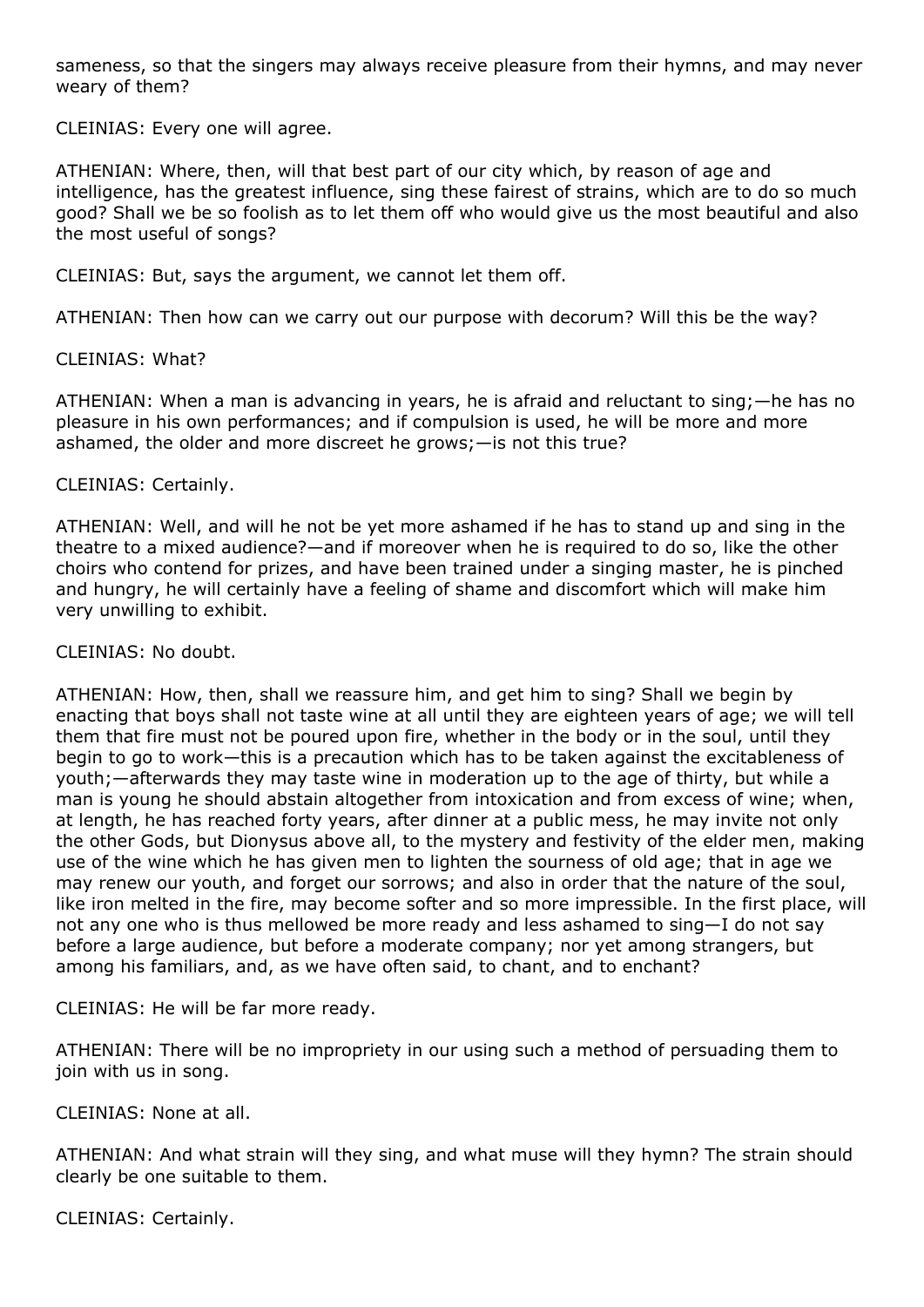ATHENIAN: And what strain is suitable for heroes? Shall they sing a choric strain?

CLEINIAS: Truly, Stranger, we of Crete and Lacedaemon know no strain other than that which we have learnt and been accustomed to sing in our chorus.

ATHENIAN: I dare say; for you have never acquired the knowledge of the most beautiful kind of song, in your military way of life, which is modelled after the camp, and is not like that of dwellers in cities; and you have your young men herding and feeding together like young colts. No one takes his own individual colt and drags him away from his fellows against his will, raging and foaming, and gives him a groom to attend to him alone, and trains and rubs him down privately, and gives him the qualities in education which will make him not only a good soldier, but also a governor of a state and of cities. Such an one, as we said at first, would be a greater warrior than he of whom Tyrtaeus sings; and he would honour courage everywhere, but always as the fourth, and not as the first part of virtue, either in individuals or states.

CLEINIAS: Once more, Stranger, I must complain that you depreciate our lawgivers.

ATHENIAN: Not intentionally, if at all, my good friend; but whither the argument leads, thither let us follow; for if there be indeed some strain of song more beautiful than that of the choruses or the public theatres, I should like to impart it to those who, as we say, are ashamed of these, and want to have the best.

### CLEINIAS: Certainly.

ATHENIAN: When things have an accompanying charm, either the best thing in them is this very charm, or there is some rightness or utility possessed by them;—for example, I should say that eating and drinking, and the use of food in general, have an accompanying charm which we call pleasure; but that this rightness and utility is just the healthfulness of the things served up to us, which is their true rightness.

CLEINIAS: Just so.

ATHENIAN: Thus, too, I should say that learning has a certain accompanying charm which is the pleasure; but that the right and the profitable, the good and the noble, are qualities which the truth gives to it.

CLEINIAS: Exactly.

ATHENIAN: And so in the imitative arts—if they succeed in making likenesses, and are accompanied by pleasure, may not their works be said to have a charm?

CLEINIAS: Yes.

ATHENIAN: But equal proportions, whether of quality or quantity, and not pleasure, speaking generally, would give them truth or rightness.

#### CLEINIAS: Yes.

ATHENIAN: Then that only can be rightly judged by the standard of pleasure, which makes or furnishes no utility or truth or likeness, nor on the other hand is productive of any hurtful quality, but exists solely for the sake of the accompanying charm; and the term 'pleasure' is most appropriately applied to it when these other qualities are absent.

CLEINIAS: You are speaking of harmless pleasure, are you not?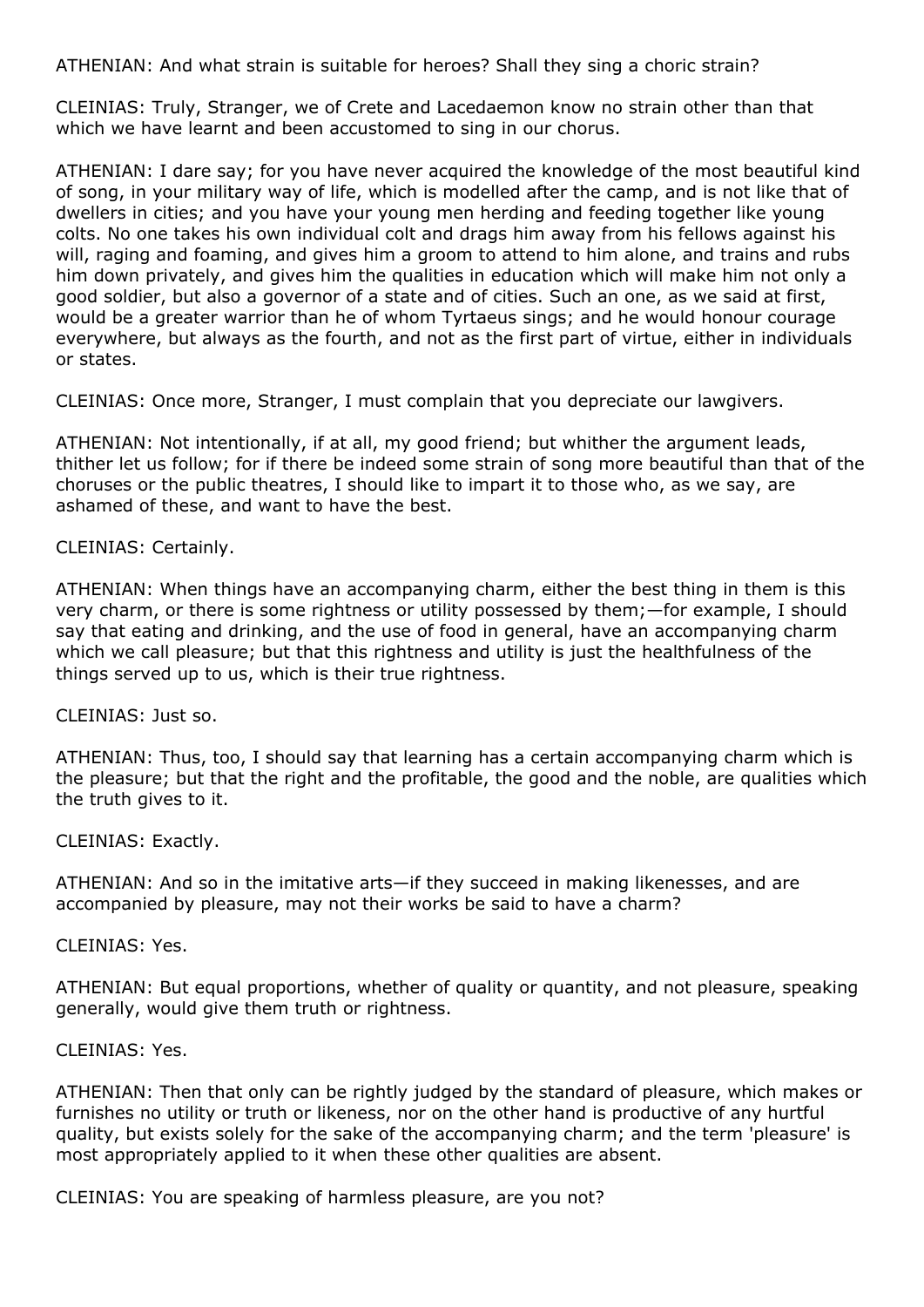ATHENIAN: Yes; and this I term amusement, when doing neither harm nor good in any degree worth speaking of.

CLEINIAS: Very true.

ATHENIAN: Then, if such be our principles, we must assert that imitation is not to be judged of by pleasure and false opinion; and this is true of all equality, for the equal is not equal or the symmetrical symmetrical, because somebody thinks or likes something, but they are to be judged of by the standard of truth, and by no other whatever.

CLEINIAS: Quite true.

ATHENIAN: Do we not regard all music as representative and imitative?

CLEINIAS: Certainly.

ATHENIAN: Then, when any one says that music is to be judged of by pleasure, his doctrine cannot be admitted; and if there be any music of which pleasure is the criterion, such music is not to be sought out or deemed to have any real excellence, but only that other kind of music which is an imitation of the good.

CLEINIAS: Very true.

ATHENIAN: And those who seek for the best kind of song and music ought not to seek for that which is pleasant, but for that which is true; and the truth of imitation consists, as we were saying, in rendering the thing imitated according to quantity and quality.

CLEINIAS: Certainly.

ATHENIAN: And every one will admit that musical compositions are all imitative and representative. Will not poets and spectators and actors all agree in this?

CLEINIAS: They will.

ATHENIAN: Surely then he who would judge correctly must know what each composition is; for if he does not know what is the character and meaning of the piece, and what it represents, he will never discern whether the intention is true or false.

CLEINIAS: Certainly not.

ATHENIAN: And will he who does not know what is true be able to distinguish what is good and bad? My statement is not very clear; but perhaps you will understand me better if I put the matter in another way.

CLEINIAS: How?

ATHENIAN: There are ten thousand likenesses of objects of sight?

CLEINIAS: Yes.

ATHENIAN: And can he who does not know what the exact object is which is imitated, ever know whether the resemblance is truthfully executed? I mean, for example, whether a statue has the proportions of a body, and the true situation of the parts; what those proportions are, and how the parts fit into one another in due order; also their colours and conformations, or whether this is all confused in the execution: do you think that any one can know about this, who does not know what the animal is which has been imitated?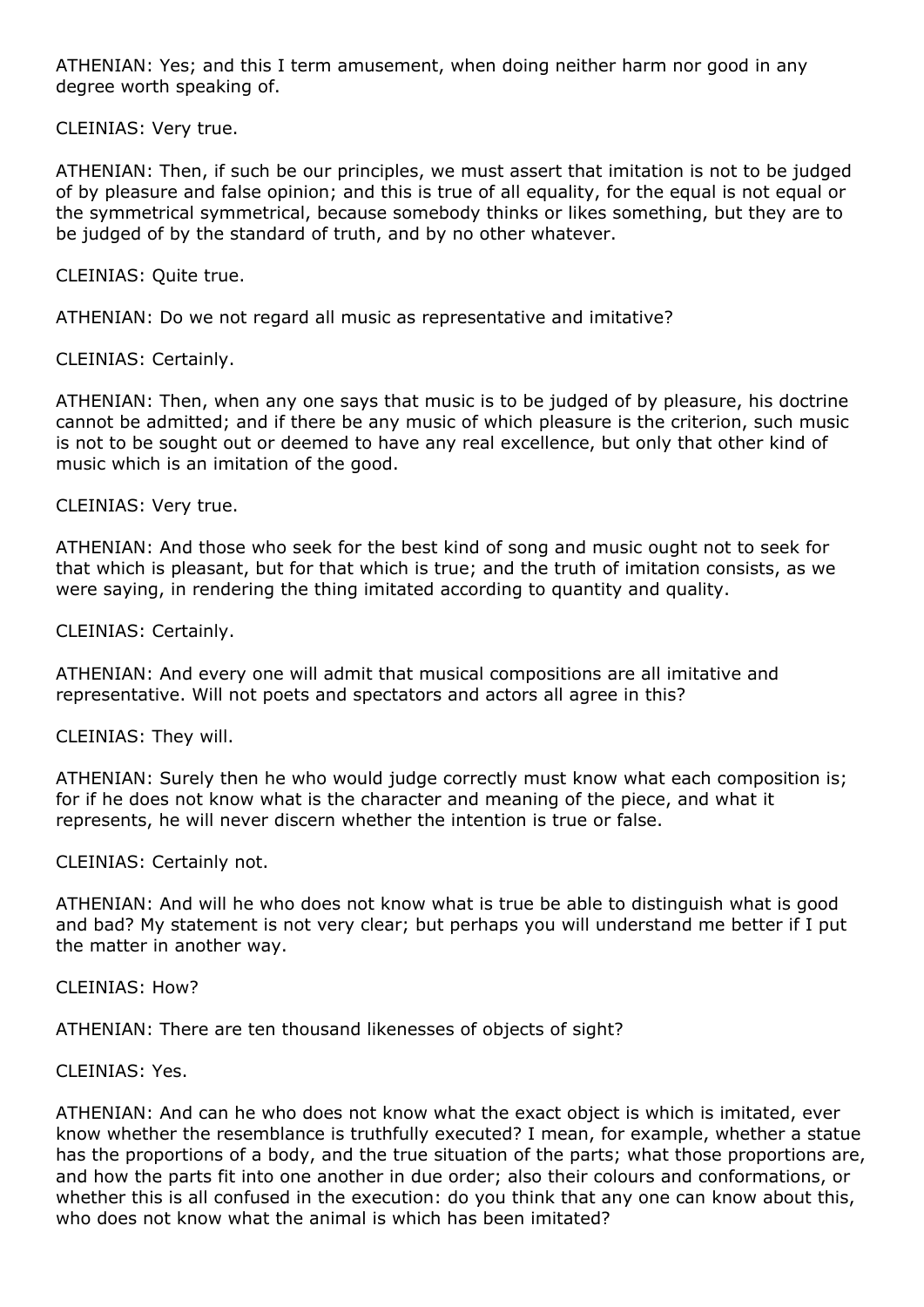CLEINIAS: Impossible.

ATHENIAN: But even if we know that the thing pictured or sculptured is a man, who has received at the hand of the artist all his proper parts and colours and shapes, must we not also know whether the work is beautiful or in any respect deficient in beauty?

CLEINIAS: If this were not required, Stranger, we should all of us be judges of beauty.

ATHENIAN: Very true; and may we not say that in everything imitated, whether in drawing, music, or any other art, he who is to be a competent judge must possess three things;—he must know, in the first place, of what the imitation is; secondly, he must know that it is true; and thirdly, that it has been well executed in words and melodies and rhythms?

# CLEINIAS: Certainly.

ATHENIAN: Then let us not faint in discussing the peculiar difficulty of music. Music is more celebrated than any other kind of imitation, and therefore requires the greatest care of them all. For if a man makes a mistake here, he may do himself the greatest injury by welcoming evil dispositions, and the mistake may be very difficult to discern, because the poets are artists very inferior in character to the Muses themselves, who would never fall into the monstrous error of assigning to the words of men the gestures and songs of women; nor after combining the melodies with the gestures of freemen would they add on the rhythms of slaves and men of the baser sort; nor, beginning with the rhythms and gestures of freemen, would they assign to them a melody or words which are of an opposite character; nor would they mix up the voices and sounds of animals and of men and instruments, and every other sort of noise, as if they were all one. But human poets are fond of introducing this sort of inconsistent mixture, and so make themselves ridiculous in the eyes of those who, as Orpheus says, 'are ripe for true pleasure.' The experienced see all this confusion, and yet the poets go on and make still further havoc by separating the rhythm and the figure of the dance from the melody, setting bare words to metre, and also separating the melody and the rhythm from the words, using the lyre or the flute alone. For when there are no words, it is very difficult to recognize the meaning of the harmony and rhythm, or to see that any worthy object is imitated by them. And we must acknowledge that all this sort of thing, which aims only at swiftness and smoothness and a brutish noise, and uses the flute and the lyre not as the mere accompaniments of the dance and song, is exceedingly coarse and tasteless. The use of either instrument, when unaccompanied, leads to every sort of irregularity and trickery. This is all rational enough. But we are considering not how our choristers, who are from thirty to fifty years of age, and may be over fifty, are not to use the Muses, but how they are to use them. And the considerations which we have urged seem to show in what way these fifty years' old choristers who are to sing, may be expected to be better trained. For they need to have a quick perception and knowledge of harmonies and rhythms; otherwise, how can they ever know whether a melody would be rightly sung to the Dorian mode, or to the rhythm which the poet has assigned to it?

CLEINIAS: Clearly they cannot.

ATHENIAN: The many are ridiculous in imagining that they know what is in proper harmony and rhythm, and what is not, when they can only be made to sing and step in rhythm by force; it never occurs to them that they are ignorant of what they are doing. Now every melody is right when it has suitable harmony and rhythm, and wrong when unsuitable.

CLEINIAS: That is most certain.

ATHENIAN: But can a man who does not know a thing, as we were saying, know that the thing is right?

CLEINIAS: Impossible.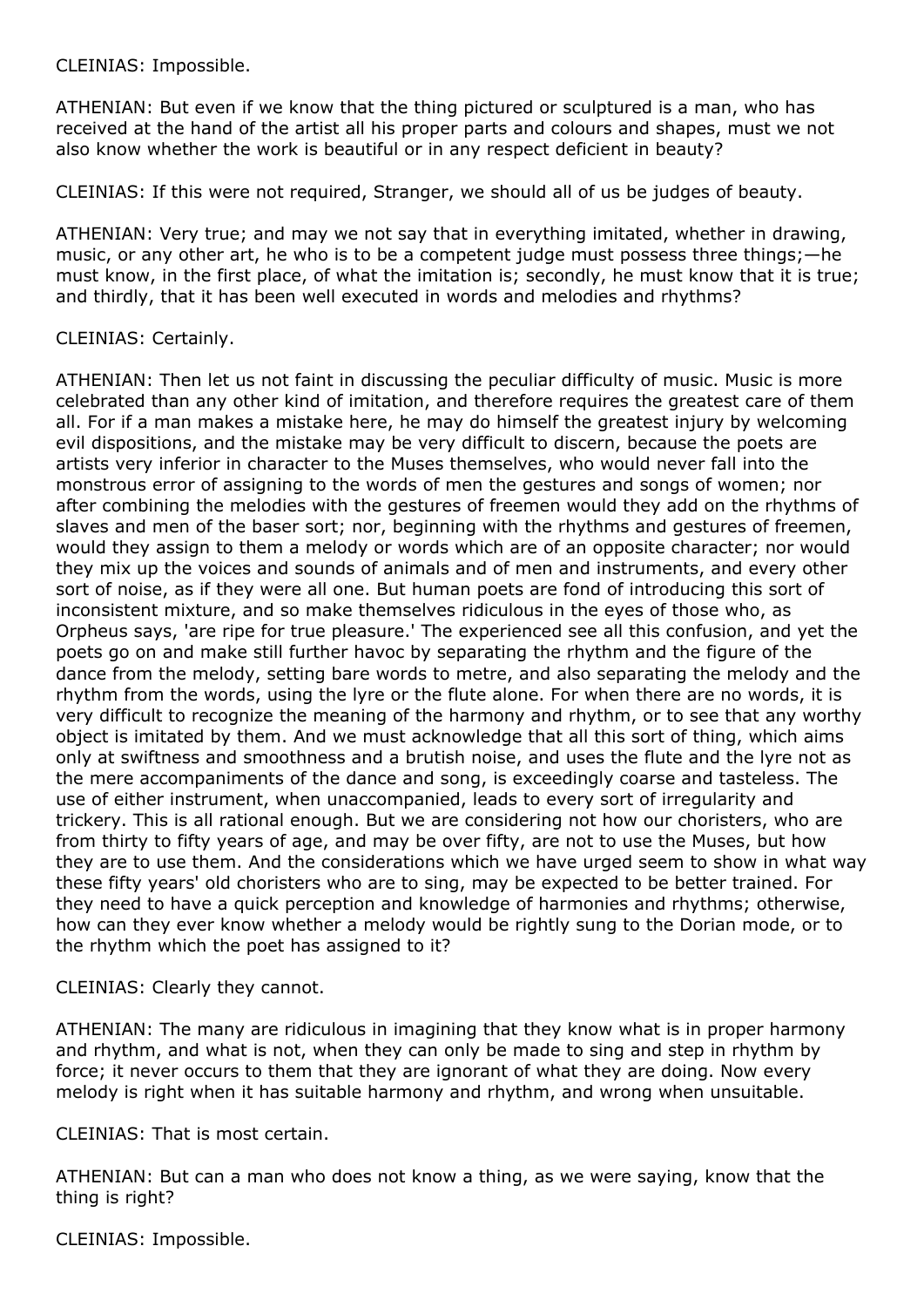ATHENIAN: Then now, as would appear, we are making the discovery that our newly-appointed choristers, whom we hereby invite and, although they are their own masters, compel to sing, must be educated to such an extent as to be able to follow the steps of the rhythm and the notes of the song, that they may know the harmonies and rhythms, and be able to select what are suitable for men of their age and character to sing; and may sing them, and have innocent pleasure from their own performance, and also lead younger men to welcome with dutiful delight good dispositions. Having such training, they will attain a more accurate knowledge than falls to the lot of the common people, or even of the poets themselves. For the poet need not know the third point, viz., whether the imitation is good or not, though he can hardly help knowing the laws of melody and rhythm. But the aged chorus must know all the three, that they may choose the best, and that which is nearest to the best; for otherwise they will never be able to charm the souls of young men in the way of virtue. And now the original design of the argument which was intended to bring eloquent aid to the Chorus of Dionysus, has been accomplished to the best of our ability, and let us see whether we were right:—I should imagine that a drinking assembly is likely to become more and more tumultuous as the drinking goes on: this, as we were saying at first, will certainly be the case.

# CLEINIAS: Certainly.

ATHENIAN: Every man has a more than natural elevation; his heart is glad within him, and he will say anything and will be restrained by nobody at such a time; he fancies that he is able to rule over himself and all mankind.

# CLEINIAS: Quite true.

ATHENIAN: Were we not saying that on such occasions the souls of the drinkers become like iron heated in the fire, and grow softer and younger, and are easily moulded by him who knows how to educate and fashion them, just as when they were young, and that this fashioner of them is the same who prescribed for them in the days of their youth, viz., the good legislator; and that he ought to enact laws of the banquet, which, when a man is confident, bold, and impudent, and unwilling to wait his turn and have his share of silence and speech, and drinking and music, will change his character into the opposite—such laws as will infuse into him a just and noble fear, which will take up arms at the approach of insolence, being that divine fear which we have called reverence and shame?

## CLEINIAS: True.

ATHENIAN: And the guardians of these laws and fellow-workers with them are the calm and sober generals of the drinkers; and without their help there is greater difficulty in fighting against drink than in fighting against enemies when the commander of an army is not himself calm; and he who is unwilling to obey them and the commanders of Dionysiac feasts who are more than sixty years of age, shall suffer a disgrace as great as he who disobeys military leaders, or even greater.

## CLEINIAS: Right.

ATHENIAN: If, then, drinking and amusement were regulated in this way, would not the companions of our revels be improved? they would part better friends than they were, and not, as now, enemies. Their whole intercourse would be regulated by law and observant of it, and the sober would be the leaders of the drunken.

CLEINIAS: I think so too, if drinking were regulated as you propose.

ATHENIAN: Let us not then simply censure the gift of Dionysus as bad and unfit to be received into the State. For wine has many excellences, and one pre-eminent one, about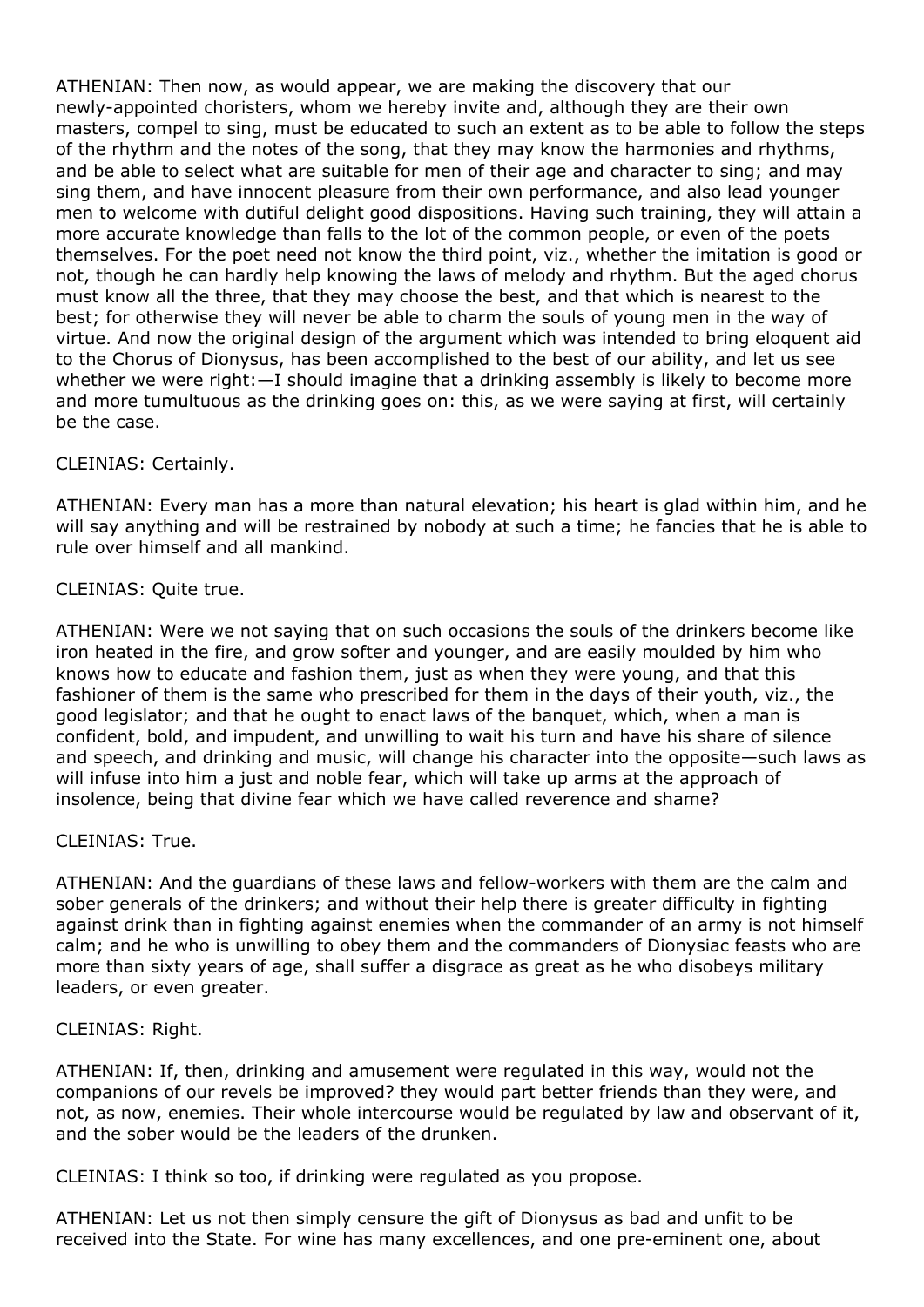which there is a difficulty in speaking to the many, from a fear of their misconceiving and misunderstanding what is said.

CLEINIAS: To what do you refer?

ATHENIAN: There is a tradition or story, which has somehow crept about the world, that Dionysus was robbed of his wits by his stepmother Here, and that out of revenge he inspires Bacchic furies and dancing madnesses in others; for which reason he gave men wine. Such traditions concerning the Gods I leave to those who think that they may be safely uttered (compare Euthyph.; Republic); I only know that no animal at birth is mature or perfect in intelligence; and in the intermediate period, in which he has not yet acquired his own proper sense, he rages and roars without rhyme or reason; and when he has once got on his legs he jumps about without rhyme or reason; and this, as you will remember, has been already said by us to be the origin of music and gymnastic.

CLEINIAS: To be sure, I remember.

ATHENIAN: And did we not say that the sense of harmony and rhythm sprang from this beginning among men, and that Apollo and the Muses and Dionysus were the Gods whom we had to thank for them?

CLEINIAS: Certainly.

ATHENIAN: The other story implied that wine was given man out of revenge, and in order to make him mad; but our present doctrine, on the contrary, is, that wine was given him as a balm, and in order to implant modesty in the soul, and health and strength in the body.

CLEINIAS: That, Stranger, is precisely what was said.

ATHENIAN: Then half the subject may now be considered to have been discussed; shall we proceed to the consideration of the other half?

CLEINIAS: What is the other half, and how do you divide the subject?

ATHENIAN: The whole choral art is also in our view the whole of education; and of this art, rhythms and harmonies form the part which has to do with the voice.

CLEINIAS: Yes.

ATHENIAN: The movement of the body has rhythm in common with the movement of the voice, but gesture is peculiar to it, whereas song is simply the movement of the voice.

CLEINIAS: Most true.

ATHENIAN: And the sound of the voice which reaches and educates the soul, we have ventured to term music.

CLEINIAS: We were right.

ATHENIAN: And the movement of the body, when regarded as an amusement, we termed dancing; but when extended and pursued with a view to the excellence of the body, this scientific training may be called gymnastic.

CLEINIAS: Exactly.

ATHENIAN: Music, which was one half of the choral art, may be said to have been completely discussed. Shall we proceed to the other half or not? What would you like?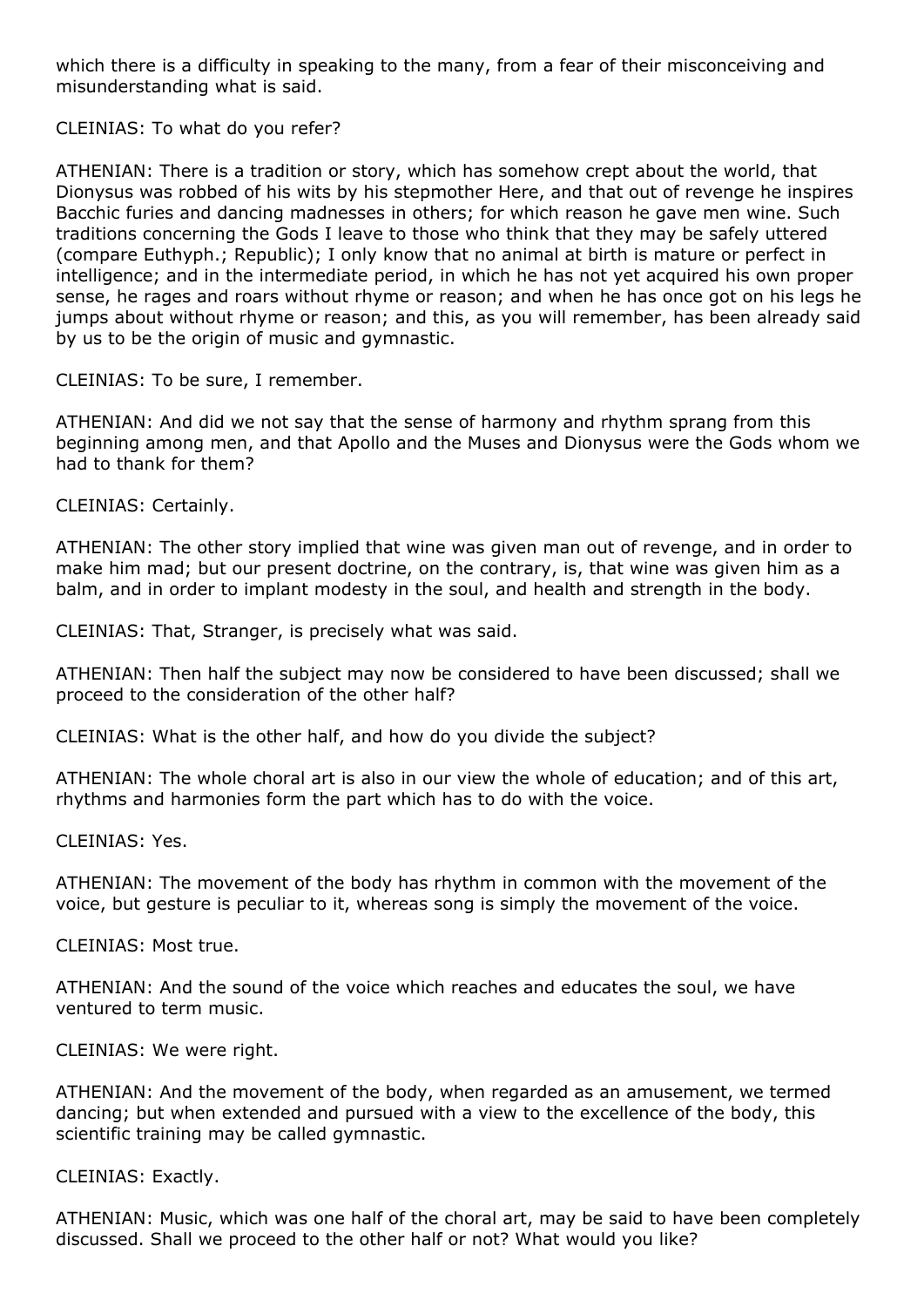CLEINIAS: My good friend, when you are talking with a Cretan and Lacedaemonian, and we have discussed music and not gymnastic, what answer are either of us likely to make to such an enquiry?

ATHENIAN: An answer is contained in your question; and I understand and accept what you say not only as an answer, but also as a command to proceed with gymnastic.

CLEINIAS: You quite understand me; do as you say.

ATHENIAN: I will; and there will not be any difficulty in speaking intelligibly to you about a subject with which both of you are far more familiar than with music.

CLEINIAS: There will not.

ATHENIAN: Is not the origin of gymnastics, too, to be sought in the tendency to rapid motion which exists in all animals; man, as we were saying, having attained the sense of rhythm, created and invented dancing; and melody arousing and awakening rhythm, both united formed the choral art?

CLEINIAS: Very true.

ATHENIAN: And one part of this subject has been already discussed by us, and there still remains another to be discussed?

CLEINIAS: Exactly.

ATHENIAN: I have first a final word to add to my discourse about drink, if you will allow me to do so.

CLEINIAS: What more have you to say?

ATHENIAN: I should say that if a city seriously means to adopt the practice of drinking under due regulation and with a view to the enforcement of temperance, and in like manner, and on the same principle, will allow of other pleasures, designing to gain the victory over them—in this way all of them may be used. But if the State makes drinking an amusement only, and whoever likes may drink whenever he likes, and with whom he likes, and add to this any other indulgences, I shall never agree or allow that this city or this man should practise drinking. I would go further than the Cretans and Lacedaemonians, and am disposed rather to the law of the Carthaginians, that no one while he is on a campaign should be allowed to taste wine at all, but that he should drink water during all that time, and that in the city no slave, male or female, should ever drink wine; and that no magistrates should drink during their year of office, nor should pilots of vessels or judges while on duty taste wine at all, nor any one who is going to hold a consultation about any matter of importance; nor in the day-time at all, unless in consequence of exercise or as medicine; nor again at night, when any one, either man or woman, is minded to get children. There are numberless other cases also in which those who have good sense and good laws ought not to drink wine, so that if what I say is true, no city will need many vineyards. Their husbandry and their way of life in general will follow an appointed order, and their cultivation of the vine will be the most limited and the least common of their employments. And this, Stranger, shall be the crown of my discourse about wine, if you agree.

CLEINIAS: Excellent: we agree.

\*\*\*\*\*\*\*\*\*\*\*\*\*\*\*\*\*\*\*\*\*\*\*\*\*\*\*\*\*\*\*\*\*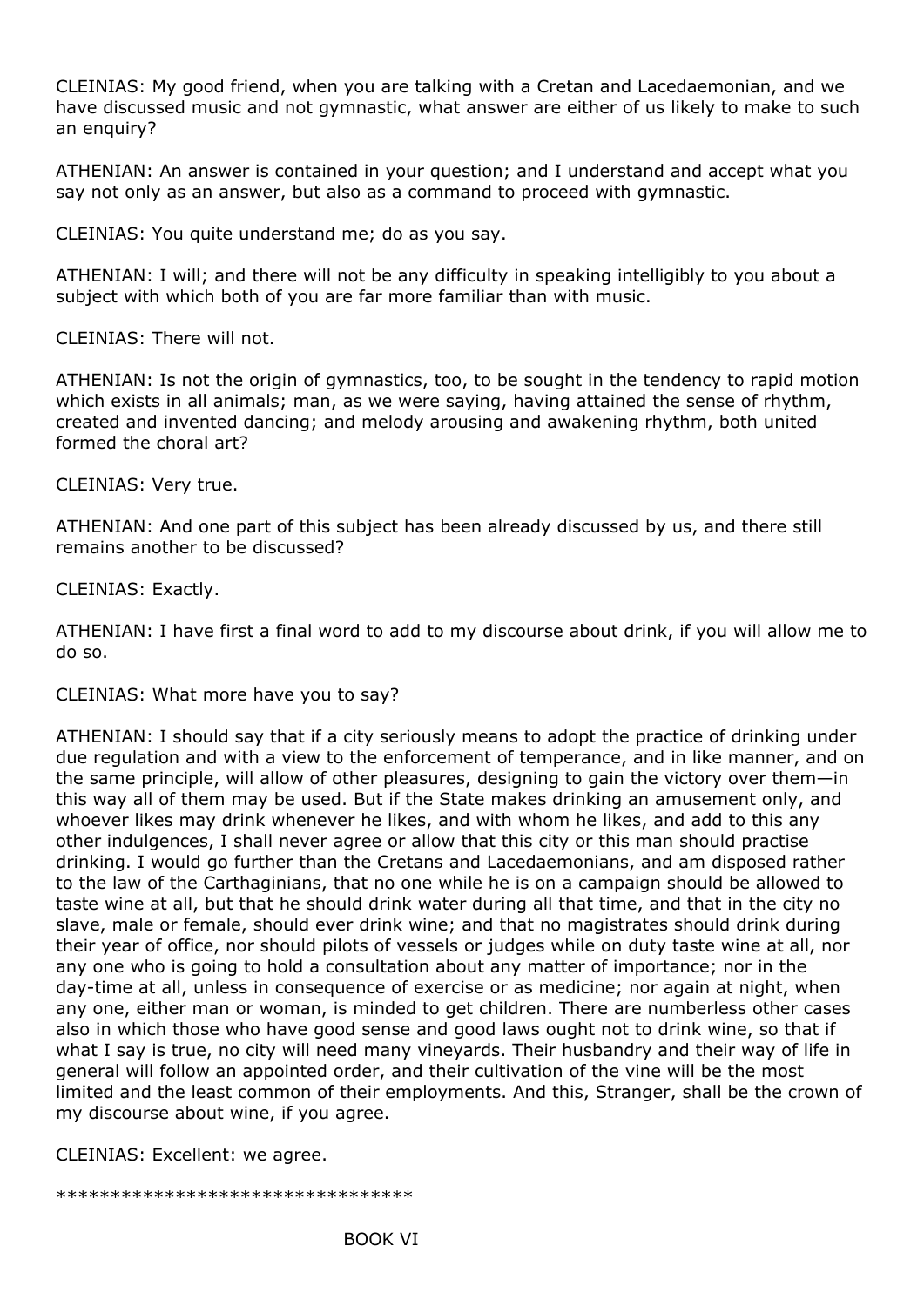### …………………………

In the next place, it will be proper to appoint directors of music and gymnastic, two kinds of each—of the one kind the business will be education, of the other, the superintendence of contests. In speaking of education, the law means to speak of those who have the care of order and instruction in gymnasia and schools, and of the going to school, and of school buildings for boys and girls; and in speaking of contests, the law refers to the judges of gymnastics and of music; these again are divided into two classes, the one having to do with music, the other with gymnastics; and the same who judge of the gymnastic contests of men, shall judge of horses; but in music there shall be one set of judges of solo singing, and of imitation—I mean of rhapsodists, players on the harp, the flute and the like, and another who shall judge of choral song. First of all, we must choose directors for the choruses of boys, and men, and maidens, whom they shall follow in the amusement of the dance, and for our other musical arrangements;—one director will be enough for the choruses, and he should be not less than forty years of age. One director will also be enough to introduce the solo singers, and to give judgment on the competitors, and he ought not to be less than thirty years of age. The director and manager of the choruses shall be elected after the following manner:—Let any persons who commonly take an interest in such matters go to the meeting, and be fined if they do not go (the guardians of the law shall judge of their fault), but those who have no interest shall not be compelled. The elector shall propose as director some one who understands music, and he in the scrutiny may be challenged on the one part by those who say he has no skill, and defended on the other hand by those who say that he has. Ten are to be elected by vote, and he of the ten who is chosen by lot shall undergo a scrutiny, and lead the choruses for a year according to law. And in like manner the competitor who wins the lot shall be leader of the solo and concert music for that year; and he who is thus elected shall deliver the award to the judges. In the next place, we have to choose judges in the contests of horses and of men; these shall be selected from the third and also from the second class of citizens, and three first classes shall be compelled to go to the election, but the lowest may stay away with impunity; and let there be three elected by lot out of the twenty who have been chosen previously, and they must also have the vote and approval of the examiners. But if any one is rejected in the scrutiny at any ballot or decision, others shall be chosen in the same manner, and undergo a similar scrutiny.

#### ………………

But for the present, trusting to the mere assertion of this principle, let us divide the state; and assigning to each portion some God or son of a God, let us give them altars and sacred rites, and at the altars let us hold assemblies for sacrifice twice in the month—twelve assemblies for the tribes, and twelve for the city, according to their divisions; the first in honour of the Gods and divine things, and the second to promote friendship and 'better acquaintance,' as the phrase is, and every sort of good fellowship with one another. For people must be acquainted with those into whose families and whom they marry and with those to whom they give in marriage; in such matters, as far as possible, a man should deem it all important to avoid a mistake, and with this serious purpose let games be instituted (compare Republic) in which youths and maidens shall dance together, seeing one another and being seen naked, at a proper age, and on a suitable occasion, not transgressing the rules of modesty.

The directors of choruses will be the superintendents and regulators of these games, and they, together with the guardians of the law, will legislate in any matters which we have omitted; for, as we said, where there are numerous and minute details, the legislator must leave out something. And the annual officers who have experience, and know what is wanted, must make arrangements and improvements year by year, until such enactments and provisions are sufficiently determined. A ten years' experience of sacrifices and dances, if extending to all particulars, will be quite sufficient; and if the legislator be alive they shall communicate with him, but if he be dead then the several officers shall refer the omissions which come under their notice to the guardians of the law, and correct them, until all is perfect; and from that time there shall be no more change, and they shall establish and use the new laws with the others which the legislator originally gave them, and of which they are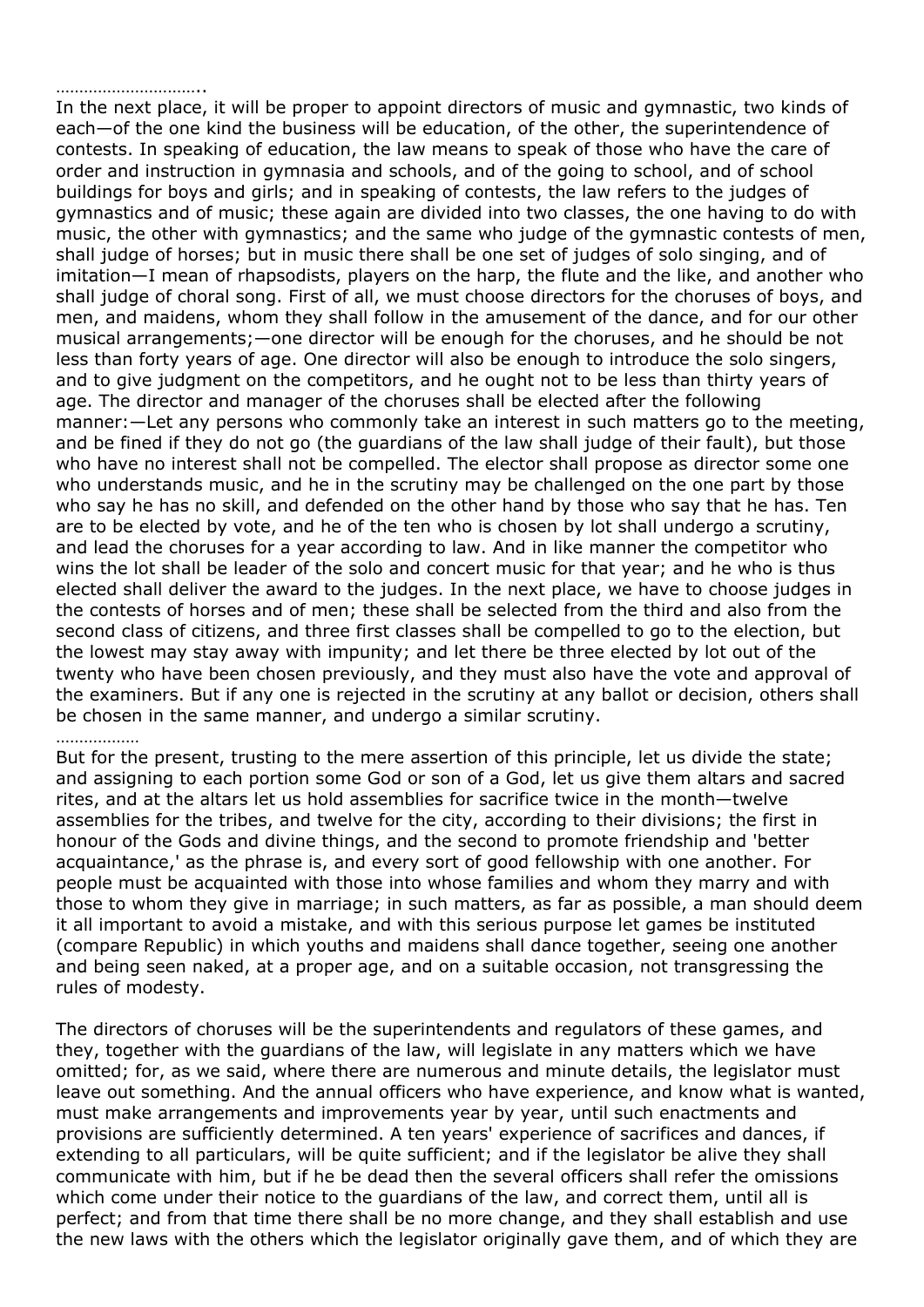never, if they can help, to change aught; or, if some necessity overtakes them, the magistrates must be called into counsel, and the whole people, and they must go to all the oracles of the Gods; and if they are all agreed, in that case they may make the change, but if they are not agreed, by no manner of means, and any one who dissents shall prevail, as the law ordains.

## ………………

ATHENIAN: And therefore let us proceed with our legislation until we have determined the exercises which are suited to the souls of young children, in the same manner in which we have begun to go through the rules relating to their bodies.

### CLEINIAS: By all means.

ATHENIAN: Let us assume, then, as a first principle in relation both to the body and soul of very young creatures, that nursing and moving about by day and night is good for them all, and that the younger they are, the more they will need it (compare Arist. Pol.); infants should live, if that were possible, as if they were always rocking at sea. This is the lesson which we may gather from the experience of nurses, and likewise from the use of the remedy of motion in the rites of the Corybantes; for when mothers want their restless children to go to sleep they do not employ rest, but, on the contrary, motion—rocking them in their arms; nor do they give them silence, but they sing to them and lap them in sweet strains; and the Bacchic women are cured of their frenzy in the same manner by the use of the dance and of music.

CLEINIAS: Well, Stranger, and what is the reason of this?

ATHENIAN: The reason is obvious.

## CLEINIAS: What?

ATHENIAN: The affection both of the Bacchantes and of the children is an emotion of fear, which springs out of an evil habit of the soul. And when some one applies external agitation to affections of this sort, the motion coming from without gets the better of the terrible and violent internal one, and produces a peace and calm in the soul, and quiets the restless palpitation of the heart, which is a thing much to be desired, sending the children to sleep, and making the Bacchantes, although they remain awake, to dance to the pipe with the help of the Gods to whom they offer acceptable sacrifices, and producing in them a sound mind, which takes the place of their frenzy. And, to express what I mean in a word, there is a good deal to be said in favour of this treatment.

## CLEINIAS: Certainly.

#### …………………………………..

Education has two branches—one of gymnastic, which is concerned with the body, and the other of music, which is designed for the improvement of the soul. And gymnastic has also two branches—dancing and wrestling; and one sort of dancing imitates musical recitation, and aims at preserving dignity and freedom, the other aims at producing health, agility, and beauty in the limbs and parts of the body, giving the proper flexion and extension to each of them, a harmonious motion being diffused everywhere, and forming a suitable accompaniment to the dance. As regards wrestling, the tricks which Antaeus and Cercyon devised in their systems out of a vain spirit of competition, or the tricks of boxing which Epeius or Amycus invented, are useless and unsuitable for war, and do not deserve to have much said about them; but the art of wrestling erect and keeping free the neck and hands and sides, working with energy and constancy, with a composed strength, for the sake of health—these are always useful, and are not to be neglected, but to be enjoined alike on masters and scholars, when we reach that part of legislation; and we will desire the one to give their instructions freely, and the others to receive them thankfully. Nor, again, must we omit suitable imitations of war in our choruses; here in Crete you have the armed dances of the Curetes, and the Lacedaemonians have those of the Dioscuri. And our virgin lady, delighting in the amusement of the dance, thought it not fit to amuse herself with empty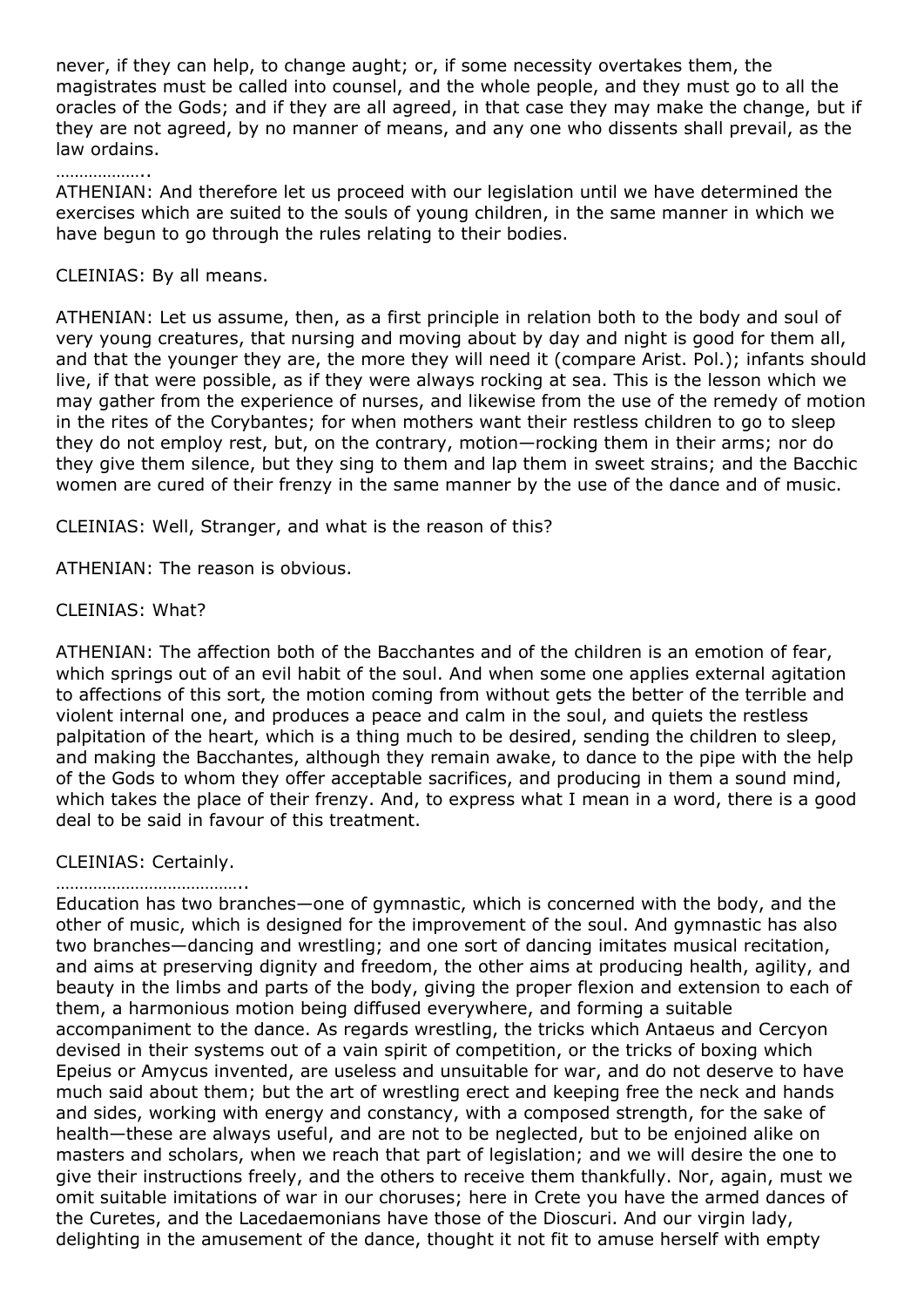hands; she must be clothed in a complete suit of armour, and in this attire go through the dance; and youths and maidens should in every respect imitate her, esteeming highly the favour of the Goddess, both with a view to the necessities of war, and to festive occasions: it will be right also for the boys, until such time as they go out to war, to make processions and supplications to all the Gods in goodly array, armed and on horseback, in dances and marches, fast or slow, offering up prayers to the Gods and to the sons of Gods; and also engaging in contests and preludes of contests, if at all, with these objects. For these sorts of exercises, and no others, are useful both in peace and war, and are beneficial alike to states and to private houses. But other labours and sports and exercises of the body are unworthy of freemen, O Megillus and Cleinias.

### ……………………………

ATHENIAN: And now do we still hold to our former assertion, that rhythms and music in general are imitations of good and evil characters in men? What say you?

CLEINIAS: That is the only doctrine which we can admit.

ATHENIAN: Must we not, then, try in every possible way to prevent our youth from even desiring to imitate new modes either in dance or song? nor must any one be allowed to offer them varieties of pleasures.

#### CLEINIAS: Most true.

ATHENIAN: Can any of us imagine a better mode of effecting this object than that of the Egyptians?

#### CLEINIAS: What is their method?

ATHENIAN: To consecrate every sort of dance or melody. First we should ordain festivals—calculating for the year what they ought to be, and at what time, and in honour of what Gods, sons of Gods, and heroes they ought to be celebrated; and, in the next place, what hymns ought to be sung at the several sacrifices, and with what dances the particular festival is to be honoured. This has to be arranged at first by certain persons, and, when arranged, the whole assembly of the citizens are to offer sacrifices and libations to the Fates and all the other Gods, and to consecrate the several odes to Gods and heroes: and if any one offers any other hymns or dances to any one of the Gods, the priests and priestesses, acting in concert with the guardians of the law, shall, with the sanction of religion and the law, exclude him, and he who is excluded, if he do not submit, shall be liable all his life long to have a suit of impiety brought against him by any one who likes.

### …………………………...

ATHENIAN: But to honour with hymns and panegyrics those who are still alive is not safe; a man should run his course, and make a fair ending, and then we will praise him; and let praise be given equally to women as well as men who have been distinguished in virtue. The order of songs and dances shall be as follows: There are many ancient musical compositions and dances which are excellent, and from these the newly-founded city may freely select what is proper and suitable; and they shall choose judges of not less than fifty years of age, who shall make the selection, and any of the old poems which they deem sufficient they shall include; any that are deficient or altogether unsuitable, they shall either utterly throw aside, or examine and amend, taking into their counsel poets and musicians, and making use of their poetical genius; but explaining to them the wishes of the legislator in order that they may regulate dancing, music, and all choral strains, according to the mind of the judges; and not allowing them to indulge, except in some few matters, their individual pleasures and fancies. Now the irregular strain of music is always made ten thousand times better by attaining to law and order, and rejecting the honeyed Muse—not however that we mean wholly to exclude pleasure, which is the characteristic of all music. And if a man be brought up from childhood to the age of discretion and maturity in the use of the orderly and severe music, when he hears the opposite he detests it, and calls it illiberal; but if trained in the sweet and vulgar music, he deems the severer kind cold and displeasing. So that, as I was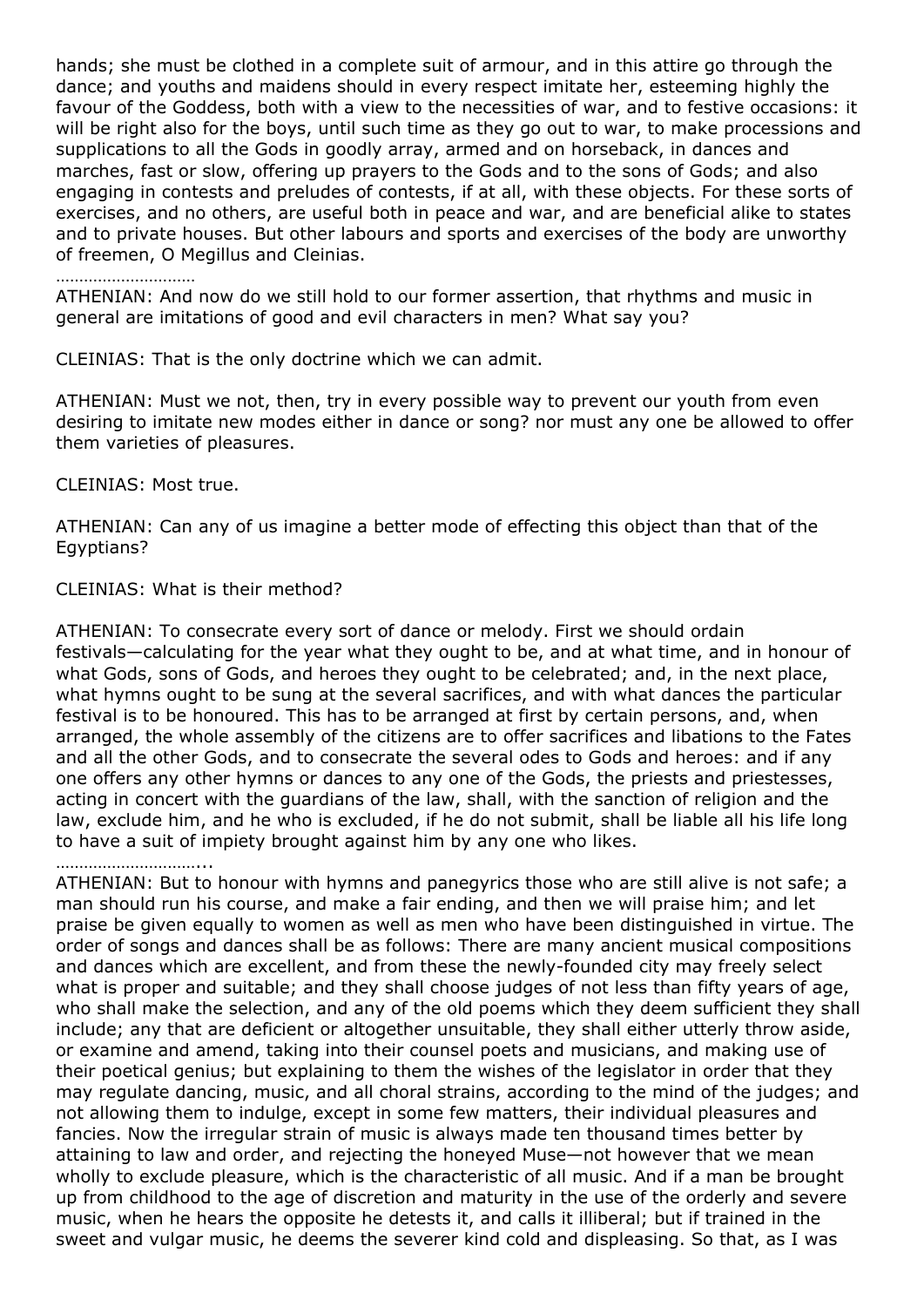saying before, while he who hears them gains no more pleasure from the one than from the other, the one has the advantage of making those who are trained in it better men, whereas the other makes them worse.

### ……………………………

And what is the right way of living? Are we to live in sports always? If so, in what kind of sports? We ought to live sacrificing, and singing, and dancing, and then a man will be able to propitiate the Gods, and to defend himself against his enemies and conquer them in battle. The type of song or dance by which he will propitiate them has been described, and the paths along which he is to proceed have been cut for him. He will go forward in the spirit of the poet:

'Telemachus, some things thou wilt thyself find in thy heart, but other things God will suggest; for I deem that thou wast not born or brought up without the will of the Gods.'

And this ought to be the view of our alumni; they ought to think that what has been said is enough for them, and that any other things their Genius and God will suggest to them—he will tell them to whom, and when, and to what Gods severally they are to sacrifice and perform dances, and how they may propitiate the deities, and live according to the appointment of nature; being for the most part puppets, but having some little share of reality.

#### ………………

About dances and music and choral strains, I have already spoken both as to the character of the selection of them, and the manner in which they are to be amended and consecrated.

………………………

Then let him who has been elected a director of music receive these rules from us as containing the very truth; and may he prosper in his office! Let us now proceed to lay down other rules in addition to the preceding about dancing and gymnastic exercise in general. Having said what remained to be said about the teaching of music, let us speak in like manner about gymnastic. For boys and girls ought to learn to dance and practise gymnastic exercises—ought they not?

CLEINIAS: Yes.

ATHENIAN: Then the boys ought to have dancing masters, and the girls dancing mistresses to exercise them.

CLEINIAS: Very good.

ATHENIAN: Then once more let us summon him who has the chief concern in the business, the superintendent of youth [i.e. the director of education]; he will have plenty to do, if he is to have the charge of music and gymnastic.

CLEINIAS: But how will an old man be able to attend to such great charges?

ATHENIAN: O my friend, there will be no difficulty, for the law has already given and will give him permission to select as his assistants in this charge any citizens, male or female, whom he desires; and he will know whom he ought to choose, and will be anxious not to make a mistake, from a due sense of responsibility, and from a consciousness of the importance of his office, and also because he will consider that if young men have been and are well brought up, then all things go swimmingly, but if not, it is not meet to say, nor do we say, what will follow, lest the regarders of omens should take alarm about our infant state. Many things have been said by us about dancing and about gymnastic movements in general; for we include under gymnastics all military exercises, such as archery, and all hurling of weapons, and the use of the light shield, and all fighting with heavy arms, and military evolutions, and movements of armies, and encampings, and all that relates to horsemanship. Of all these things there ought to be public teachers, receiving pay from the state, and their pupils should be the men and boys in the state, and also the girls and women, who are to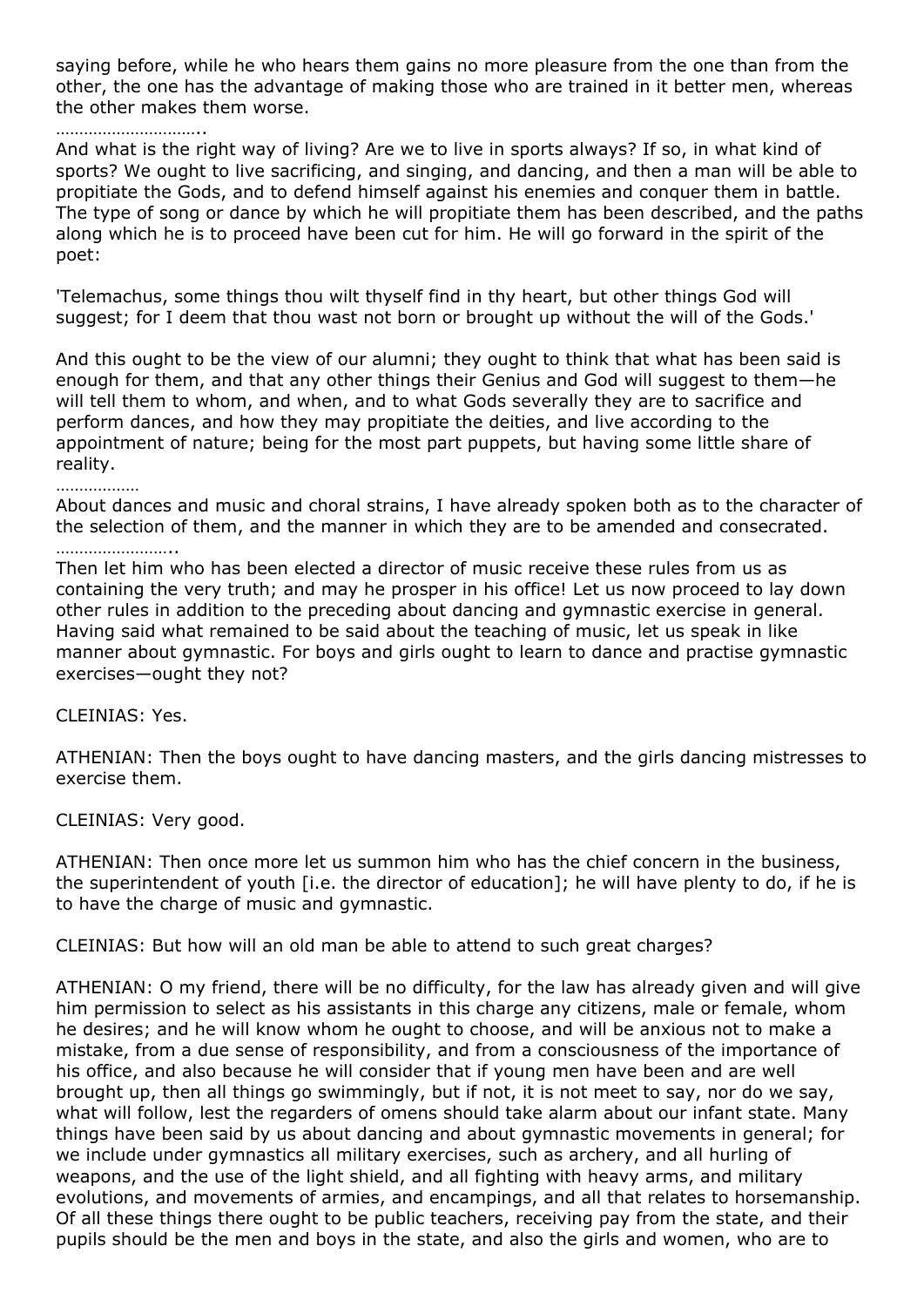know all these things. While they are yet girls they should have practised dancing in arms and the whole art of fighting—when grown-up women, they should apply themselves to evolutions and tactics, and the mode of grounding and taking up arms; if for no other reason, yet in case the whole military force should have to leave the city and carry on operations of war outside, that those who will have to guard the young and the rest of the city may be equal to the task; and, on the other hand, when enemies, whether barbarian or Hellenic, come from without with mighty force and make a violent assault upon them, and thus compel them to fight for the possession of the city, which is far from being an impossibility, great would be the disgrace to the state, if the women had been so miserably trained that they could not fight for their young, as birds will, against any creature however strong, and die or undergo any danger, but must instantly rush to the temples and crowd at the altars and shrines, and bring upon human nature the reproach, that of all animals man is the most cowardly!

CLEINIAS: Such a want of education, Stranger, is certainly an unseemly thing to happen in a state, as well as a great misfortune.

ATHENIAN: Suppose that we carry our law to the extent of saying that women ought not to neglect military matters, but that all citizens, male and female alike, shall attend to them?

## CLEINIAS: I quite agree.

ATHENIAN: Of wrestling we have spoken in part, but of what I should call the most important part we have not spoken, and cannot easily speak without showing at the same time by gesture as well as in word what we mean; when word and action combine, and not till then, we shall explain clearly what has been said, pointing out that of all movements wrestling is most akin to the military art, and is to be pursued for the sake of this, and not this for the sake of wrestling.

## CLEINIAS: Excellent.

ATHENIAN: Enough of wrestling; we will now proceed to speak of other movements of the body. Such motion may be in general called dancing, and is of two kinds: one of nobler figures, imitating the honourable, the other of the more ignoble figures, imitating the mean; and of both these there are two further subdivisions. Of the serious, one kind is of those engaged in war and vehement action, and is the exercise of a noble person and a manly heart; the other exhibits a temperate soul in the enjoyment of prosperity and modest pleasures, and may be truly called and is the dance of peace. The warrior dance is different from the peaceful one, and may be rightly termed Pyrrhic; this imitates the modes of avoiding blows and missiles by dropping or giving way, or springing aside, or rising up or falling down; also the opposite postures which are those of action, as, for example, the imitation of archery and the hurling of javelins, and of all sorts of blows. And when the imitation is of brave bodies and souls, and the action is direct and muscular, giving for the most part a straight movement to the limbs of the body—that, I say, is the true sort; but the opposite is not right. In the dance of peace what we have to consider is whether a man bears himself naturally and gracefully, and after the manner of men who duly conform to the law. But before proceeding I must distinguish the dancing about which there is any doubt, from that about which there is no doubt. Which is the doubtful kind, and how are the two to be distinguished? There are dances of the Bacchic sort, both those in which, as they say, they imitate drunken men, and which are named after the Nymphs, and Pan, and Silenuses, and Satyrs; and also those in which purifications are made or mysteries celebrated—all this sort of dancing cannot be rightly defined as having either a peaceful or a warlike character, or indeed as having any meaning whatever, and may, I think, be most truly described as distinct from the warlike dance, and distinct from the peaceful, and not suited for a city at all. There let it lie; and so leaving it to lie, we will proceed to the dances of war and peace, for with these we are undoubtedly concerned. Now the unwarlike muse, which honours in dance the Gods and the sons of the Gods, is entirely associated with the consciousness of prosperity; this class may be subdivided into two lesser classes, of which one is expressive of an escape from some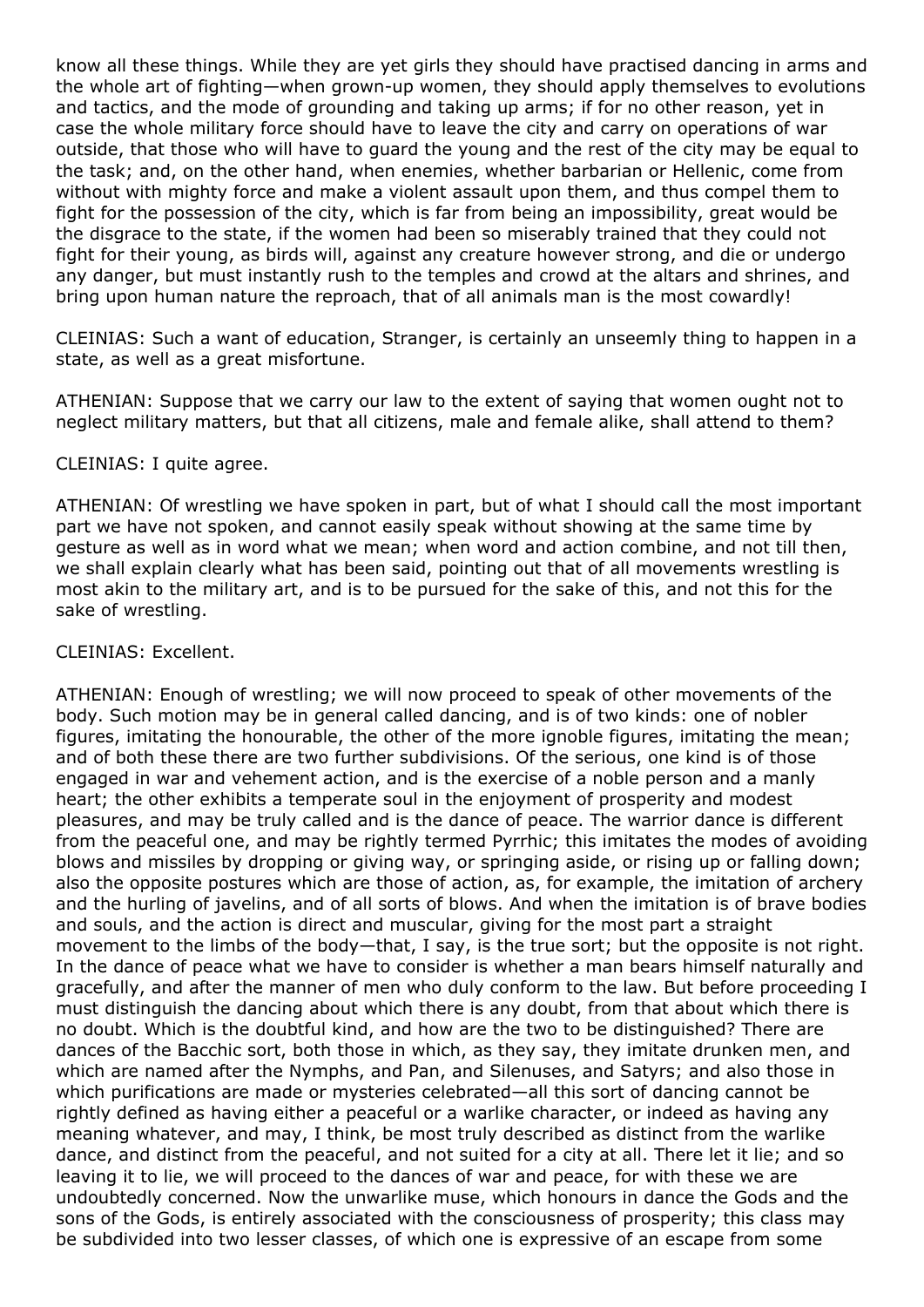labour or danger into good, and has greater pleasures, the other expressive of preservation and increase of former good, in which the pleasure is less exciting—in all these cases, every man when the pleasure is greater, moves his body more, and less when the pleasure is less; and, again, if he be more orderly and has learned courage from discipline he moves less, but if he be a coward, and has no training or self-control, he makes greater and more violent movements, and in general when he is speaking or singing he is not altogether able to keep his body still; and so out of the imitation of words in gestures the whole art of dancing has arisen. And in these various kinds of imitation one man moves in an orderly, another in a disorderly manner; and as the ancients may be observed to have given many names which are according to nature and deserving of praise, so there is an excellent one which they have given to the dances of men who in their times of prosperity are moderate in their pleasures—the giver of names, whoever he was, assigned to them a very true, and poetical, and rational name, when he called them Emmeleiai, or dances of order, thus establishing two kinds of dances of the nobler sort, the dance of war which he called the Pyrrhic, and the dance of peace which he called Emmeleia, or the dance of order; giving to each their appropriate and becoming name. These things the legislator should indicate in general outline, and the guardian of the law should enquire into them and search them out, combining dancing with music, and assigning to the several sacrificial feasts that which is suitable to them; and when he has consecrated all of them in due order, he shall for the future change nothing, whether of dance or song. Thenceforward the city and the citizens shall continue to have the same pleasures, themselves being as far as possible alike, and shall live well and happily.

I have described the dances which are appropriate to noble bodies and generous souls. But it is necessary also to consider and know uncomely persons and thoughts, and those which are intended to produce laughter in comedy, and have a comic character in respect of style, song, and dance, and of the imitations which these afford. For serious things cannot be understood without laughable things, nor opposites at all without opposites, if a man is really to have intelligence of either; but he cannot carry out both in action, if he is to have any degree of virtue. And for this very reason he should learn them both, in order that he may not in ignorance do or say anything which is ridiculous and out of place—he should command slaves and hired strangers to imitate such things, but he should never take any serious interest in them himself, nor should any freeman or freewoman be discovered taking pains to learn them; and there should always be some element of novelty in the imitation. Let these then be laid down, both in law and in our discourse, as the regulations of laughable amusements which are generally called comedy. And, if any of the serious poets, as they are termed, who write tragedy, come to us and say—'O strangers, may we go to your city and country or may we not, and shall we bring with us our poetry—what is your will about these matters?'—how shall we answer the divine men? I think that our answer should be as follows: Best of strangers, we will say to them, we also according to our ability are tragic poets, and our tragedy is the best and noblest; for our whole state is an imitation of the best and noblest life, which we affirm to be indeed the very truth of tragedy. You are poets and we are poets, both makers of the same strains, rivals and antagonists in the noblest of dramas, which true law can alone perfect, as our hope is. Do not then suppose that we shall all in a moment allow you to erect your stage in the agora, or introduce the fair voices of your actors, speaking above our own, and permit you to harangue our women and children, and the common people, about our institutions, in language other than our own, and very often the opposite of our own. For a state would be mad which gave you this licence, until the magistrates had determined whether your poetry might be recited, and was fit for publication or not. Wherefore, O ye sons and scions of the softer Muses, first of all show your songs to the magistrates, and let them compare them with our own, and if they are the same or better we will give you a chorus; but if not, then, my friends, we cannot. Let these, then, be the customs ordained by law about all dances and the teaching of them, and let matters relating to slaves be separated from those relating to masters, if you do not object.

## …………………………

ATHENIAN: And shall the warriors of our city, who are destined when occasion calls to enter the greatest of all contests, and to fight for their lives, and their children, and their property,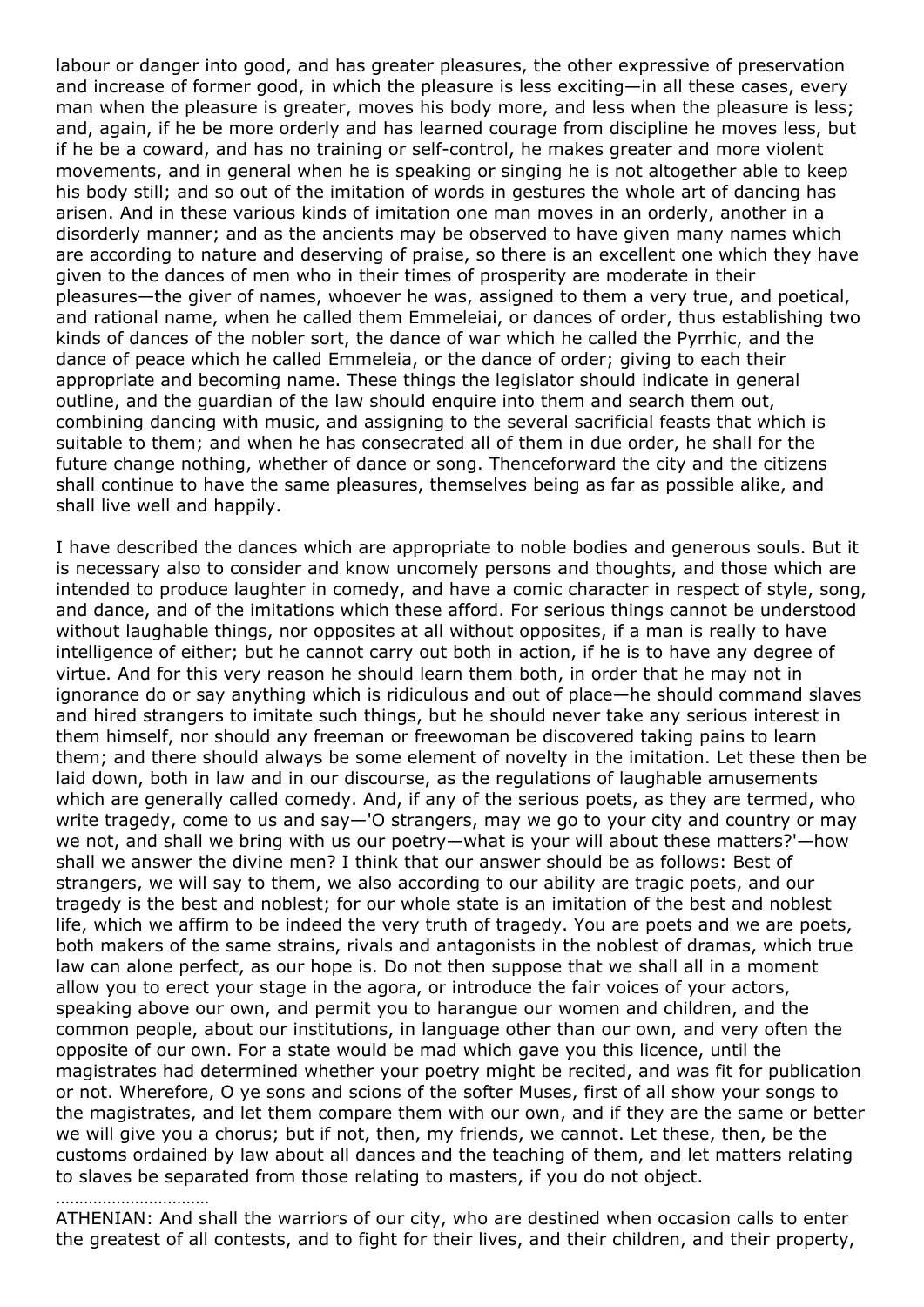and the whole city, be worse prepared than boxers? And will the legislator, because he is afraid that their practising with one another may appear to some ridiculous, abstain from commanding them to go out and fight; will he not ordain that soldiers shall perform lesser exercises without arms every day, making dancing and all gymnastic tend to this end; and also will he not require that they shall practise some gymnastic exercises, greater as well as lesser, as often as every month; and that they shall have contests one with another in every part of the country, seizing upon posts and lying in ambush, and imitating in every respect the reality of war; fighting with boxing-gloves and hurling javelins, and using weapons somewhat dangerous, and as nearly as possible like the true ones, in order that the sport may not be altogether without fear, but may have terrors and to a certain degree show the man who has and who has not courage; and that the honour and dishonour which are assigned to them respectively, may prepare the whole city for the true conflict of life? If any one dies in these mimic contests, the homicide is involuntary, and we will make the slayer, when he has been purified according to law, to be pure of blood, considering that if a few men should die, others as good as they will be born; but that if fear is dead, then the citizens will never find a test of superior and inferior natures, which is a far greater evil to the state than the loss of a few.

CLEINIAS: We are quite agreed, Stranger, that we should legislate about such things, and that the whole state should practise them.

ATHENIAN: And what is the reason that dances and contests of this sort hardly ever exist in states, at least not to any extent worth speaking of? Is this due to the ignorance of mankind and their legislators?

## CLEINIAS: Perhaps.

#### …………………………….

Thus the competition in gymnastic and the mode of learning it have been described; and we have spoken also of the toils of the contest, and of daily exercises under the superintendence of masters. Likewise, what relates to music has been, for the most part, completed. But as to rhapsodes and the like, and the contests of choruses which are to perform at feasts, all this shall be arranged when the months and days and years have been appointed for Gods and demi-gods, whether every third year, or again every fifth year, or in whatever way or manner the Gods may put into men's minds the distribution and order of them. At the same time, we may expect that the musical contests will be celebrated in their turn by the command of the judges and the director of education and the guardians of the law meeting together for this purpose, and themselves becoming legislators of the times and nature and conditions of the choral contests and of dancing in general. What they ought severally to be in language and song, and in the admixture of harmony with rhythm and the dance, has been often declared by the original legislator; and his successors ought to follow him, making the games and sacrifices duly to correspond at fitting times, and appointing public festivals. It is not difficult to determine how these and the like matters may have a regular order; nor, again, will the alteration of them do any great good or harm to the state. There is, however, another matter of great importance and difficulty, concerning which God should legislate, if there were any possibility of obtaining from Him an ordinance about it. But seeing that divine aid is not to be had, there appears to be a need of some bold man who specially honours plainness of speech, and will say outright what he thinks best for the city and citizens—ordaining what is good and convenient for the whole state amid the corruptions of human souls, opposing the mightiest lusts, and having no man his helper but himself standing alone and following reason only.

CLEINIAS: What is this, Stranger, that you are saying? For we do not as yet understand your meaning.

ATHENIAN: Very likely; I will endeavour to explain myself more clearly. When I came to the subject of education, I beheld young men and maidens holding friendly intercourse with one another. And there naturally arose in my mind a sort of apprehension—I could not help thinking how one is to deal with a city in which youths and maidens are well nurtured, and